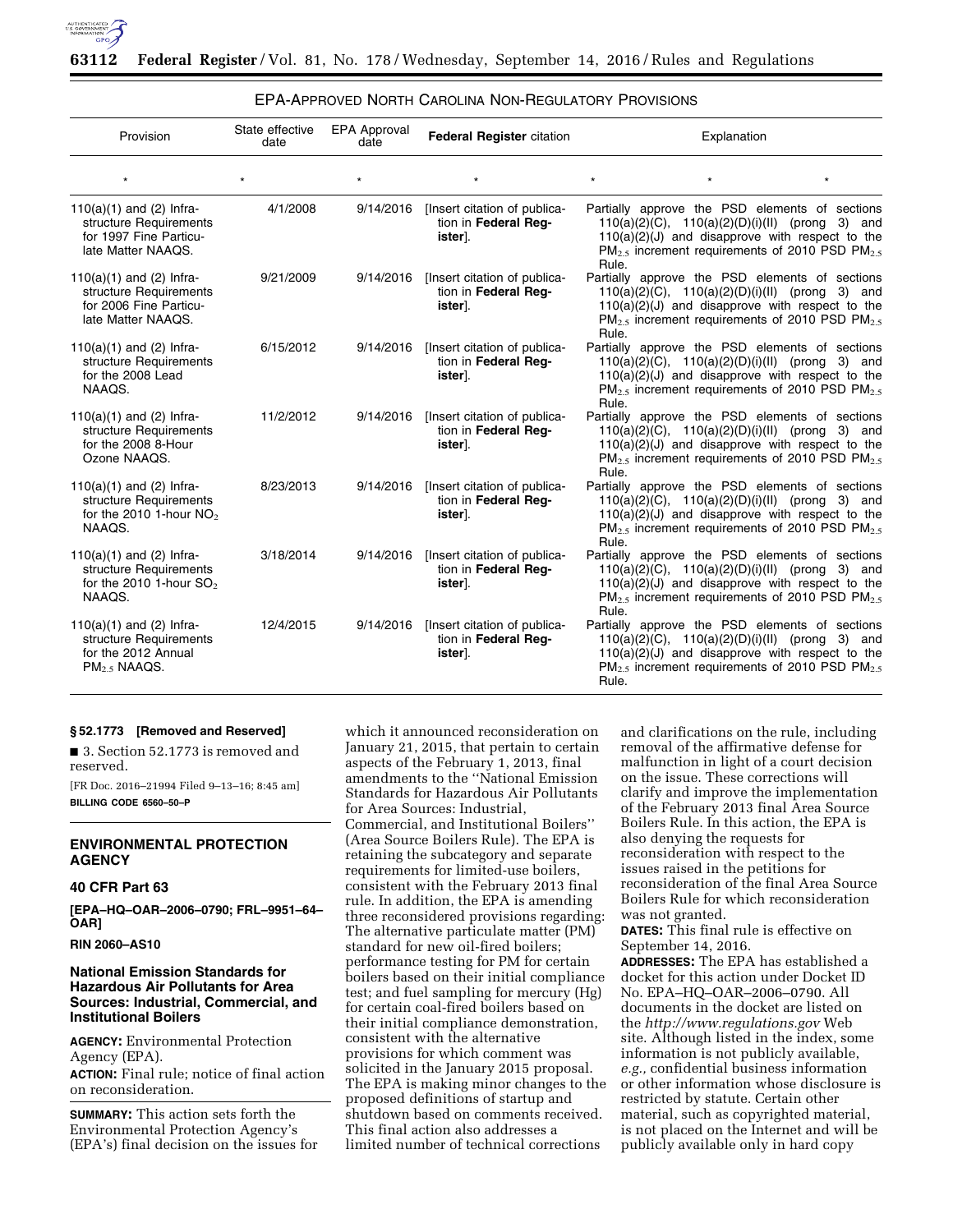form. Publicly available docket materials are available either electronically through *[http://](http://www.regulations.gov) [www.regulations.gov](http://www.regulations.gov)* or in hard copy at the EPA Docket Center, EPA/DC, EPA WJC West Building, Room 3334, 1301 Constitution Ave. NW., Washington, DC. The Public Reading Room is open from 8:30 a.m. to 4:30 p.m., Monday through Friday, excluding legal holidays. The telephone number for the Public Reading Room is (202) 566–1744, and the telephone number for the Docket Center is (202) 566–1742.

# **FOR FURTHER INFORMATION CONTACT:** Ms.

Mary Johnson, Energy Strategies Group, Sector Policies and Programs Division (D243–01), Environmental Protection Agency, Research Triangle Park, North Carolina 27711; telephone number: (919) 541–5025; fax number: (919) 541– 5450; email address: *[johnson.mary@](mailto:johnson.mary@epa.gov) [epa.gov.](mailto:johnson.mary@epa.gov)* 

### **SUPPLEMENTARY INFORMATION:**

*Acronyms and Abbreviations.* A number of acronyms and abbreviations are used in this preamble. While this may not be an exhaustive list, to ease the reading of this preamble and for reference purposes, the following terms and acronyms are defined as follows:

- ACC American Chemistry Council
- AF&PA American Forest and Paper Association
- Btu British thermal unit
- CAA Clean Air Act
- CEMS Continuous emissions monitoring systems
- CFR Code of Federal Regulations
- CIBO Council of Industrial Boiler Owners
- CO Carbon monoxide
- CRA Congressional Review Act
- EGU Electric Utility Steam Generating Unit
- EPA U.S. Environmental Protection Agency
- GACT Generally available control technology
- HAP Hazardous air pollutant(s)

## Hg Mercury

- ICI Industrial, Commercial, and Institutional
- ICR Information collection request
- MACT Maximum achievable control
- technology<br>MMBtu/hr l Million British thermal units per hour
- NAICS North American Industrial
- Classification System NESHAP National Emission Standards for
- Hazardous Air Pollutants Natural Resources Defense Council
- NSPS New Source Performance Standards
- NTTAA National Technology Transfer and Advancement Act
- OMB Office of Management and Budget
- PM Particulate matter
- ppm Parts per million
- Paperwork Reduction Act
- RFA Regulatory Flexibility Act
- The Court United States Court of Appeals for the District of Columbia Circuit
- TSM Total selected metals
- UMRA Unfunded Mandates Reform Act ILS.C. United States Code
- United States Code
- WWW World Wide Web

*Organization of This Document.* The following outline is provided to aid in locating information in this preamble.

- I. General Information
- A. Does this action apply to me? B. How do I obtain a copy of this document and other related information?
- C. Judicial Review
- II. Background Information
- III. Summary of Final Action on Issues Reconsidered
	- A. Definitions of Startup and Shutdown
	- B. Alternative PM Standard for New Oil-Fired Boilers That Combust Low-Sulfur Oil
	- C. Establishment of a Subcategory and Separate Requirements for Limited-Use Boilers
	- D. Establishment of a Provision That Eliminates Further Performance Testing for PM for Certain Boilers Based on Their Initial Compliance Test
	- E. Establishment of a Provision That Eliminates Further Fuel Sampling for

## TABLE 1—REGULATED ENTITIES

Mercury for Certain Coal-Fired Boilers Based on Their Initial Compliance Demonstration

- IV. Technical Corrections and Clarifications A. Affirmative Defense for Violation of
	- Emission Standards During Malfunction B. Definition of Coal
- C. Other Corrections and Clarifications
- V. Other Actions We Are Taking
	- A. Request for Reconsideration of the Energy Assessment Requirement
	- B. Request for Clarification of the Averaging Period for CO
- VI. Impacts Associated With This Final Rule
- VII. Statutory and Executive Order Reviews A. Executive Order 12866: Regulatory Planning and Review and Executive Order 13563: Improving Regulation and Regulatory Review
	- B. Paperwork Reduction Act (PRA)
	- C. Regulatory Flexibility Act (RFA)
- D. Unfunded Mandates Reform Act
- (UMRA)
- E. Executive Order 13132: Federalism
- F. Executive Order 13175: Consultation and Coordination With Indian Tribal Governments
- G. Executive Order 13045: Protection of Children From Environmental Health Risks and Safety Risks
- H. Executive Order 13211: Actions Concerning Regulations That Significantly Affect Energy Supply, Distribution, or Use
- I. National Technology Transfer and Advancement Act (NTTAA)
- J. Executive Order 12898: Federal Actions To Address Environmental Justice in Minority Populations and Low-Income Populations
- K. Congressional Review Act (CRA)

### **I. General Information**

*A. Does this action apply to me?* 

Categories and entities potentially affected by this reconsideration action include those listed in Table 1 of this preamble.

| Category                                                                 | North<br>American<br>Industrial<br>Classification<br>System<br>(NAICS) code       | Examples of potentially regulated entities                                                                                                                                                                                                                                                                                                                                                                                    |
|--------------------------------------------------------------------------|-----------------------------------------------------------------------------------|-------------------------------------------------------------------------------------------------------------------------------------------------------------------------------------------------------------------------------------------------------------------------------------------------------------------------------------------------------------------------------------------------------------------------------|
| Any area source facility using a boiler as<br>defined in the final rule. | 321<br>11<br>311<br>327<br>424<br>531<br>611<br>813<br>92<br>722  <br>62<br>22111 | Manufacturers of lumber and wood products.<br>Agriculture, greenhouses.<br>Food manufacturing.<br>Nonmetallic mineral product manufacturing.<br>Wholesale trade, nondurable goods.<br>Real estate.<br>Educational services.<br>Religious, civic, professional, and similar organizations.<br>Public administration.<br>Food services and drinking places.<br>Health care and social assistance.<br>Electric power generation. |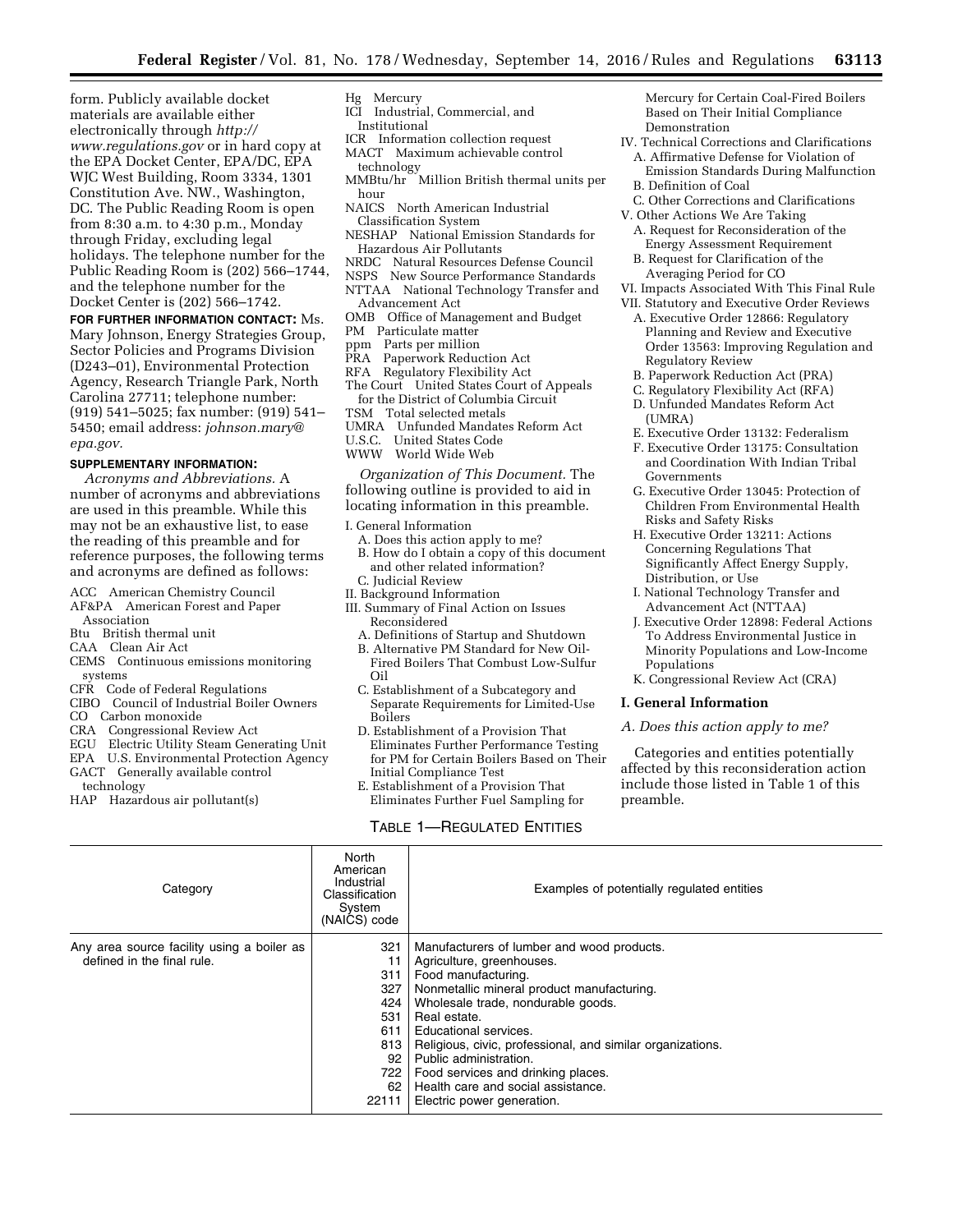This table is not intended to be exhaustive, but rather provides a guide for readers regarding entities likely to be affected by this final action. To determine whether your facility would be affected by this final action, you should examine the applicability criteria in 40 CFR 63.11193 of subpart JJJJJJ. If you have any questions regarding the applicability of this final action to a particular entity, consult either the air permitting authority for the entity or your EPA Regional representative as listed in 40 CFR 63.13 (General Provisions).

### *B. How do I obtain a copy of this document and other related information?*

The docket number for this final action regarding the Area Source Boilers Rule (40 CFR part 63, subpart JJJJJJ) is Docket ID No. EPA–HQ–OAR–2006– 0790.

In addition to being available in the docket, an electronic copy of this document will also be available on the World Wide Web (WWW). Following signature, a copy of this document will be posted at *[https://www3.epa.gov/ttn/](https://www3.epa.gov/ttn/atw/boiler/boilerpg.html)  [atw/boiler/boilerpg.html.](https://www3.epa.gov/ttn/atw/boiler/boilerpg.html)* 

### *C. Judicial Review*

Under Clean Air Act (CAA) section 307(b)(1), judicial review of this final rule is available only by filing a petition for review in the U.S. Court of Appeals for the District of Columbia Circuit (the Court) by November 13, 2016. Under CAA section  $307(d)(7)(B)$ , only an objection to this final rule that was raised with reasonable specificity during the period for public comment can be raised during judicial review. Note, under CAA section 307(b)(2), the requirements established by this final rule may not be challenged separately in any civil or criminal proceedings brought by the EPA to enforce these requirements.

#### **II. Background Information**

On March 21, 2011, the EPA established final emission standards for control of hazardous air pollutants (HAP) from industrial, commercial, and institutional (ICI) boilers located at area sources of HAP—the Area Source Boilers Rule (76 FR 15554). On February 1, 2013, the EPA promulgated final amendments to the Area Source Boilers Rule (78 FR 7488). Following that action, the Administrator received three petitions for reconsideration that identified certain issues that petitioners claimed warranted further opportunity for public comment.

The EPA received a petition dated April 1, 2013, from the American Forest

and Paper Association (AF&PA), on their behalf and on behalf of the American Wood Council, National Association of Manufacturers, Biomass Power Association, Corn Refiners Association, National Oilseed Processors Association, Rubber Manufacturers Association, Southeastern Lumber Manufacturers Association and the U.S. Chamber of Commerce. The EPA received a petition dated April 2, 2013, from the Council of Industrial Boiler Owners (CIBO) and the American Chemistry Council (ACC). Finally, the EPA received a petition dated April 2, 2013, from Earthjustice, on behalf of the Sierra Club, Clean Air Council, Partnership for Policy Integrity, Louisiana Environmental Action Network and the Environmental Integrity Project.

In response to the petitions, the EPA reconsidered and requested comment on five provisions of the February 1, 2013, final amendments to the Area Source Boilers Rule. The EPA published the proposed notice of reconsideration in the **Federal Register** on January 21, 2015 (80 FR 2871).

In this rulemaking, the EPA is taking final action with respect to the five issues raised by petitioners in their petitions for reconsideration on the 2013 final amendments to the Area Source Boilers Rule and for which reconsideration was granted. Section III of this preamble presents the EPA's final decision on these issues and discusses our rationale for the decisions. Additionally, the EPA is finalizing the technical corrections and clarifications that were proposed to correct inadvertent errors in the final rule and to provide the intended accuracy, clarity, and consistency. Most of the corrections and clarifications remain the same as described in the proposed notice of reconsideration on January 21, 2015, and those changes are being finalized without further discussion. However, the EPA has refined its approach to some issues in this final rule after consideration of the public comments received on the proposed notice of reconsideration. The changes are to clarify applicability and implementation issues raised by the commenters and are discussed in section IV of this preamble. For a complete summary of the comments received and our responses thereto, please refer to the document ''Response to 2015 Reconsideration Comments for Industrial, Commercial, and Institutional Boilers at Area Sources: National Emission Standards for Hazardous Air Pollutants'' located in the docket.

### **III. Summary of Final Action on Issues Reconsidered**

The five reconsideration issues for which amendments are being finalized in this rulemaking are: (1) Definitions of startup and shutdown; (2) alternative PM standard for new oil-fired boilers that combust low-sulfur oil; (3) establishment of a subcategory and separate requirements for limited-use boilers; (4) provision that eliminates further performance testing for PM for certain boilers based on their initial compliance test; and (5) provision that eliminates further fuel sampling for Hg for certain coal-fired boilers based on their initial compliance demonstration. Each of these issues is discussed in detail in the following sections of this preamble.

#### *A. Definitions of Startup and Shutdown*

In the February 1, 2013, final amendments to the Area Source Boilers Rule, the EPA finalized revisions to the definitions of startup and shutdown, which were based on the time during which fuel is fired in the affected unit for the purpose of supplying steam or heat for heating and/or producing electricity or for any other purpose. Petitioners asserted that the public lacked an opportunity to comment on the amended definitions and that the definitions were not sufficiently clear. In response to these petitions, in the January 21, 2015, proposed notice of reconsideration (80 FR 2871), we solicited comment on the definitions of startup and shutdown that were promulgated in the February 2013 final rule as well as additional revisions we proposed to make to those definitions. Specifically, we proposed to revise the February 2013 definition of startup to include an alternate definition of startup. The alternate definition clarified when startup begins for new boilers to address pre-startup testing activities that are done as part of installing a new boiler and when startup ends for first-ever startups as well as startups occurring after shutdown events. The alternate definition of startup as well as the definition of shutdown incorporated a new term ''useful thermal energy'' to replace the term ''steam and heat'' to address petitioners' concerns of an ambiguous end of the startup period.

In this action, the EPA is adopting two alternative definitions of ''startup,'' consistent with the proposed rule. The first definition defines ''startup'' to mean the first-ever firing of fuel, or the firing of fuel after a shutdown event, in a boiler for the purpose of supplying useful thermal energy for heating and/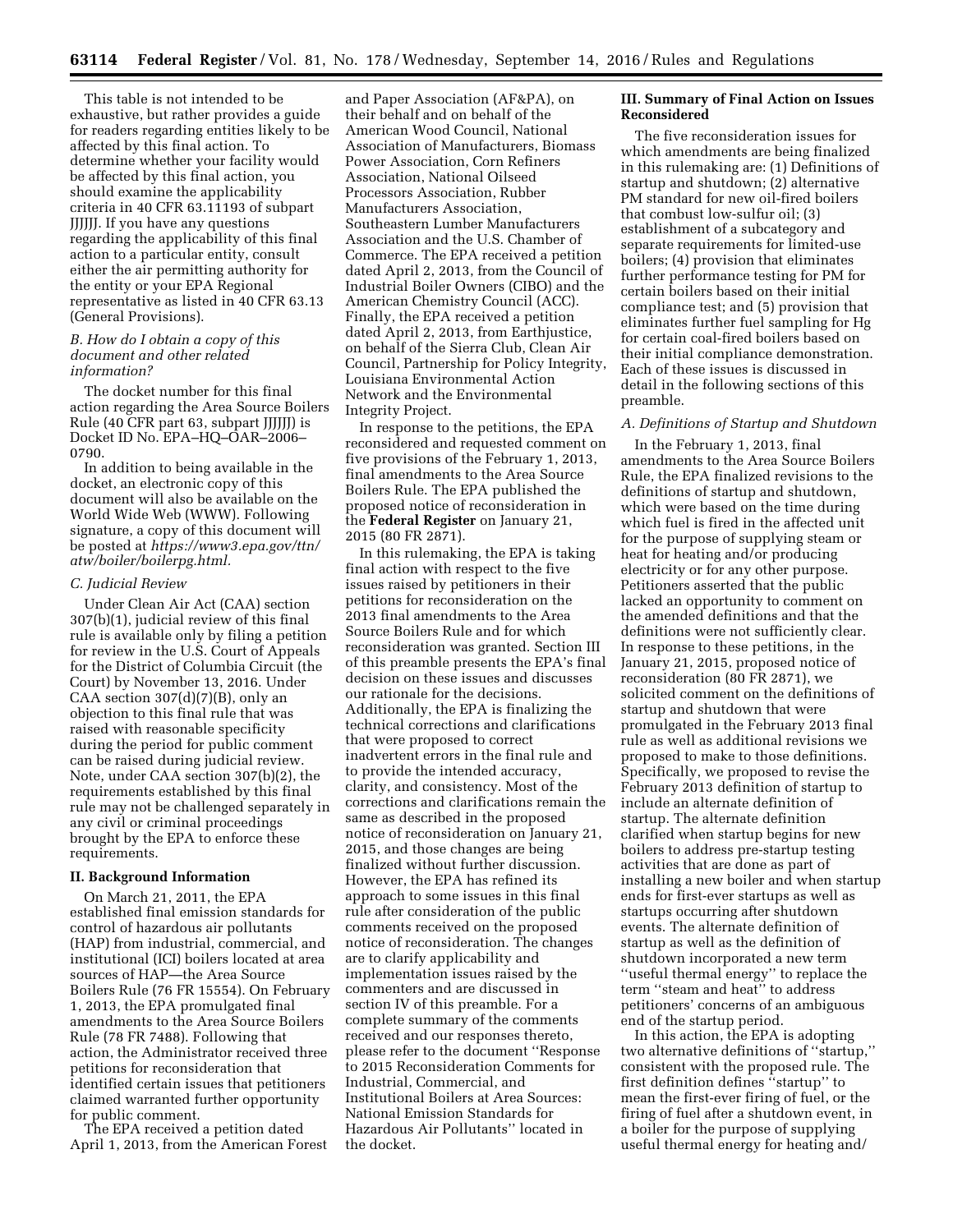or producing electricity or for any other purpose. Under this definition, startup ends when any of the useful thermal energy from the boiler is supplied for heating, producing electricity, or any other purpose. The EPA is also adopting an alternative definition of ''startup'' which defines the period as beginning with the first-ever firing of fuel, or the firing of fuel after a shutdown event, in a boiler for the purpose of supplying useful thermal energy for heating, cooling, or process purposes or for producing electricity, and ending 4 hours after the boiler supplies useful thermal energy for those purposes.

In the February 1, 2013, final rule, the EPA defined ''shutdown'' to mean the cessation of operation of a boiler for any purpose, and said this period begins either when none of the steam or heat from the boiler is supplied for heating and/or producing electricity or for any other purpose, or when no fuel is being fired in the boiler, whichever is earlier. The EPA received petitions for reconsideration of this definition, asking that the agency clarify the term. The EPA proposed a definition of ''shutdown'' in January 2015 which clarified that shutdown begins when the boiler no longer makes useful thermal energy (rather than referring to steam or heat supplied by the boiler) for heating, cooling, or process purposes or generates electricity, or when no fuel is being fed to the boiler, whichever is earlier. In this action, the EPA is adopting a definition of ''shutdown'' that is consistent with the proposal, with some minor clarifying revisions. ''Shutdown'' is defined to begin when the boiler no longer supplies useful thermal energy (such as steam or hot water) for heating, cooling, or process purposes or generates electricity, or when no fuel is being fed to the boiler, whichever is earlier. Under this definition, shutdown ends when the boiler no longer supplies useful thermal energy (such as steam or hot water) for heating, cooling, or process purposes or generates electricity, and no fuel is being combusted in the boiler.

The EPA received several comments on the proposed definitions of ''useful thermal energy,'' ''startup,'' and ''shutdown.''

#### 1. Useful Thermal Energy

Several commenters supported the amended definitions of startup and shutdown that include the concept of useful thermal energy, which recognizes that small amounts of steam or heat may be produced when starting up a unit, but the amounts would be insufficient to operate processing equipment and

insufficient to safely initiate pollution controls.

One commenter requested that the EPA add the term ''flow rate'' to the definition of useful thermal energy, consistent with discussion in the preamble to the proposed notice of reconsideration (80 FR 2874). The EPA recognizes the importance of flow rate as a parameter for determining when useful thermal energy is being supplied by a boiler and has added this term to the definition of useful thermal energy in the final rule.

#### *2. Startup*

One commenter stated that work practice standards are allowed only if pollution is not emitted through a conveyance or the application of measurement methodology to a particular class of sources is not practicable, and the EPA has not stated either of these to be the case. The commenter also claimed that, because the EPA has changed and extended startup and shutdown periods, the EPA must determine that emissions measurement is impracticable during startup and shutdown as they are now defined, which the EPA has not done.

The EPA recognizes the unique characteristics of ICI boilers and has retained the alternate definition, which incorporates the term ''useful thermal energy'' in the final rule, with some slight adjustments, as discussed previously. Contrary to the commenter's assertion, the EPA did make a determination under CAA section 112(h) that it is not feasible to prescribe or enforce a numeric emission standard during periods of startup and shutdown because the application of measurement methodology is impracticable due to technological and economic limitations. Specifically, the March 2011 final rule required a work practice standard for coal-fired boilers during periods of startup and shutdown. See 76 FR 15576–15577. Test methods are required to be conducted under isokinetic conditions (*i.e.,* steady-state conditions in terms of exhaust gas temperature, moisture, flow rate) which are difficult to achieve during these periods of startup and shutdown where conditions are constantly changing. Moreover, accurate HAP data from those periods are unlikely to be available from either emissions testing (which is designed for periods of steady state operation) or monitoring instrumentation such as continuous emissions monitoring systems (CEMS) (which are designed for measurements occurring during periods other than during startup or shutdown when emissions flow are stable and consistent). Upon review of this

information, the EPA determined that it is not feasible to require stack testing during periods of startup and shutdown due to physical limitations and the short duration of startup and shutdown periods. Based on these specific facts for coal-fired boilers in the boilers source category, the EPA established a separate work practice standard for startup and shutdown periods.<sup>1</sup> The Court of Appeals recently approved the EPA's approach to developing a start-up work practice and to making a (non)feasibility determination in *United States Sugar Corp* v. *EPA* (No. 11–1108, D.C. Cir., July 29, 2016) (slip op. at 155). We continue to conclude that testing is impracticable during periods of startup and shutdown as those terms are defined in this final action. We set standards based on available information as contemplated by CAA section 112. Compliance with the numeric emission limits (*i.e.,* PM, Hg, and carbon monoxide (CO)) is demonstrated by conducting performance stack tests. The revised definitions of startup and shutdown better reflect when steady-state conditions are achieved, which are required to yield meaningful results from current testing protocols.

Several commenters agreed with the EPA that startup ''should not end until such time that all control devices have reached stable conditions'' (*see* 80 FR 2875, column 2), but questioned the EPA's analysis of data from electric utility steam generating units (EGUs) to determine the alternate startup definition and disagreed with the EPA's conclusion that 4 hours is an appropriate length of time for startup. The commenters stated that a work practice approach during startup and shutdown is appropriate and should be site-specific due to the many designs and applications of industrial boilers. One commenter provided information obtained from an informal survey of its members for 76 units on the time needed to reach stable conditions during startup (CIBO data).

As stated in the January 2015 proposal, the EPA had very limited information specifically for industrial boilers on the hours needed for controls to reach stable conditions after the start of supplying useful thermal energy.

<sup>1</sup>Coal-fired boilers are the only subcategory for which we set maximum achievable control technology (MACT)-based standards. The requisite findings under CAA section 112(h) for work practices are only necessary for the large coal-fired boiler subcategory. For large new oil-fired and biomass-fired boilers, the EPA set generally available control technology (GACT) management practice standards under CAA section 112(d)(5). The provisions of CAA section 112(h) do not apply to setting GACT standards.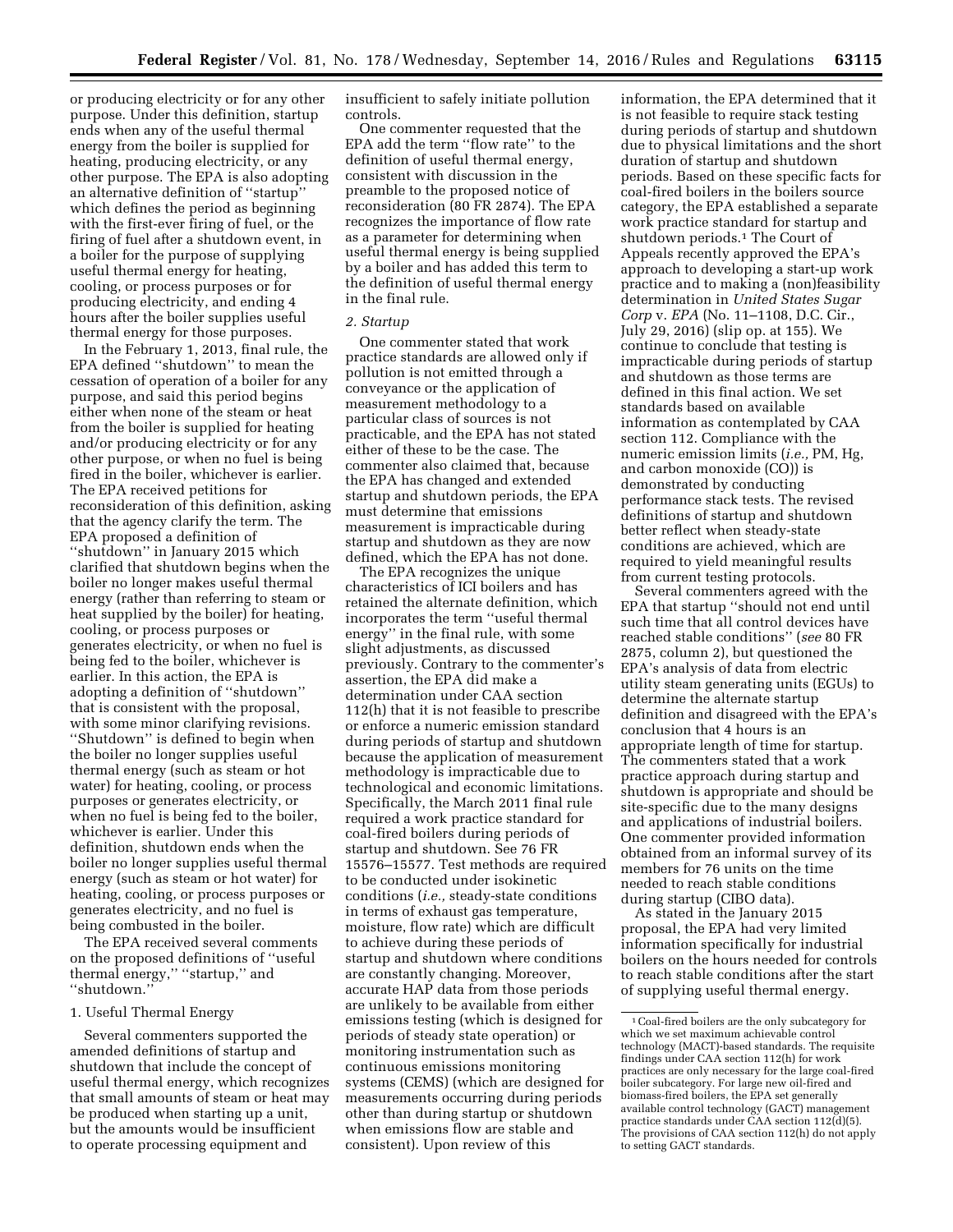However, the EPA did have information for EGUs on the hours to stable control operation after the start of electricity generation. Given that the startup provisions need to be based on ''best performers,'' we found that controls used on the best performing 12-percent EGUs reach stable operation within 4 hours after the start of electricity generation. Since the types of controls used on EGUs are similar to those used on industrial boilers and the start of electricity generation is similar to the start of supplying useful thermal energy, we continue to believe that the controls on the best performing industrial boilers would also reach stable operation within 4 hours after the start of supplying useful thermal energy and have included this timeframe in the final alternate definition. This conclusion was supported by the limited information (13 units) the EPA had on industrial boilers and by CIBO data (76 units).2

One commenter suggested that the first definition of startup be revised to incorporate the term ''useful thermal energy'' to clarify that startup has ended when the boiler is supplying steam or heat at the proper temperature, pressure, and flow to the energy use systems being served, not immediately after supplying any amount of heat for any incidental purpose.

The EPA has adjusted the first definition of startup to replace ''steam or heat'' with ''useful thermal energy (such as steam or hot water)'' consistent with the terminology in the alternate definition. Additionally, the term ''useful thermal energy'' was revised to incorporate a minimum flow rate to more appropriately reflect when the energy is provided for any primary purpose of the unit. Together, these changes alleviate the concerns of when the startup period functionally ends. Boilers should be considered to be operating normally at all times energy (*i.e.,* steam or hot water) of the proper pressure, temperature, and flow rate is being supplied to a common header system or energy user(s) for use as either process steam or for the cogeneration of electricity.

#### 3. Shutdown

Multiple commenters supported the EPA's proposed definition of shutdown. One commenter noted the revised definition's accommodation of the fact that combustion does not end when the fuel feed is turned off in a grate system

because fuel remaining on a grate continues to combust although fuel has been cut off. To further clarify that the shutdown period begins when no useful steam or electricity is generated, or when fuel is no longer being combusted in the boiler, the EPA has adjusted the definition of shutdown to replace the phrase ''makes useful thermal energy'' to ''supplies useful thermal energy.'' The term ''supplies'' best serves the intended meaning of the definition of shutdown and, in addition, is consistent with the definition of startup.

### *B. Alternative PM Standard for New Oil-Fired Boilers That Combust Low-Sulfur Oil*

In the February 1, 2013, final amendments to the Area Source Boilers Rule, the EPA added a new provision that specifies that certain new or reconstructed oil-fired boilers with heat input capacity of 10 million British thermal units per hour (MMBtu/hr) or greater that combust low-sulfur oil meet GACT for PM, providing the type of fuel combusted is monitored and recorded on a monthly basis. Specifically, the provision applies to boilers combusting only oil that contains no more than 0.50 weight percent sulfur or a mixture of 0.50 weight percent sulfur oil with other fuels not subject to a PM emission limit under this subpart and that do not use a post-combustion technology (except a wet scrubber) to reduce PM or sulfur dioxide emissions. The EPA received a petition asserting that the public lacked an opportunity to comment on the new provision for low-sulfur liquid burning boilers as well as the definition of lowsulfur liquid fuel. In response to the petition, in the January 21, 2015, proposal, we solicited comment on the February 2013 provision, as well as on (1) whether and, if so, to what extent, burning low-sulfur liquid fuels, as defined under the final rule, would control the urban metal HAP for which the category of sources was listed and for which PM serves as a surrogate (*i.e.,*  Hg, arsenic, beryllium, cadmium, lead, chromium, manganese, nickel) and (2) whether the final rule's definition of low-sulfur would allow emissions to exceed the final rule's emission limit for PM (*i.e.,* 0.03 pound (lb)/MMBtu).

We also solicited comment on an alternative PM standard for new oilfired boilers that combust ''ultra-lowsulfur liquid fuel,'' which would be defined as fuel containing no more than 15 parts per million (ppm) sulfur, citing the threshold in the National Emission Standards for Hazardous Air Pollutants for Reciprocating Internal Combustion Engines (RICE NESHAP) and the National Emission Standards for

Hazardous Air Pollutants for Major Sources: Industrial, Commercial, and Institutional Boilers and Process Heaters (Boiler MACT). Specifically, we requested comment on an alternative provision to the February 2013 final rule's alternative PM standard for new oil-fired boilers that combust low-sulfur oil that would specify that new or reconstructed oil-fired boilers with heat input capacity of 10 MMBtu/hr or greater that combust only ultra-lowsulfur liquid fuel meet GACT for PM providing the type of fuel combusted is monitored and recorded on a monthly basis. We also requested comment on whether and, if so, to what extent burning ultra-low-sulfur liquid fuels (*i.e.,* distillate oil that has less than or equal to 15 ppm sulfur) would control the urban metal HAP for which the category of sources were listed.

In this action, the EPA is finalizing an alternative PM standard for new oilfired boilers that combust ultra-lowsulfur liquid fuel, as described immediately above and in the January 2015 proposal, in place of the February 2013 final rule's alternative PM standard for new oil-fired boilers that combust low-sulfur oil, as discussed later in this section of the preamble.

Several commenters agreed with the provision that specifies that boilers combusting low-sulfur oil meet GACT for PM, consistent with the exemption for low-sulfur oil burning boilers in 40 CFR part 60, subpart Dc. One commenter asserted that PM emissions from oil-fired boilers are a function of the sulfur content of the fuel and, because low-sulfur oil has lower PM than high sulfur oil, it necessarily has lower HAP as well. However, another commenter, reiterating many points made in its petition for reconsideration on this topic, asserted that the alternative PM standard for new oilfired boilers that combust low-sulfur oil is unlawful and arbitrary because the EPA has not shown that the use of lowsulfur liquid fuels will provide meaningful reductions of the urban metal HAP for which area source boilers were listed under CAA section 112(c)(3), and, therefore, its use cannot be GACT.

Two commenters disagreed with the alternative PM standard for new oilfired boilers that combust low-sulfur oil, as defined in the Area Source Boilers Rule (*i.e.,* oil that contains no more than 0.50 weight percent sulfur). The commenters suggested that fuel oils with a sulfur content of 0.50 weight percent correspond to residual oils, which are associated with higher HAP emissions. The commenters claimed that the rule's definition of low sulfur is

<sup>2</sup>*See* EPA's July 2016 memorandum, ''Assessment of Startup Period for Industrial Boilers,'' available in the rulemaking docket (Docket ID No. EPA–HQ–OAR–2006–0790).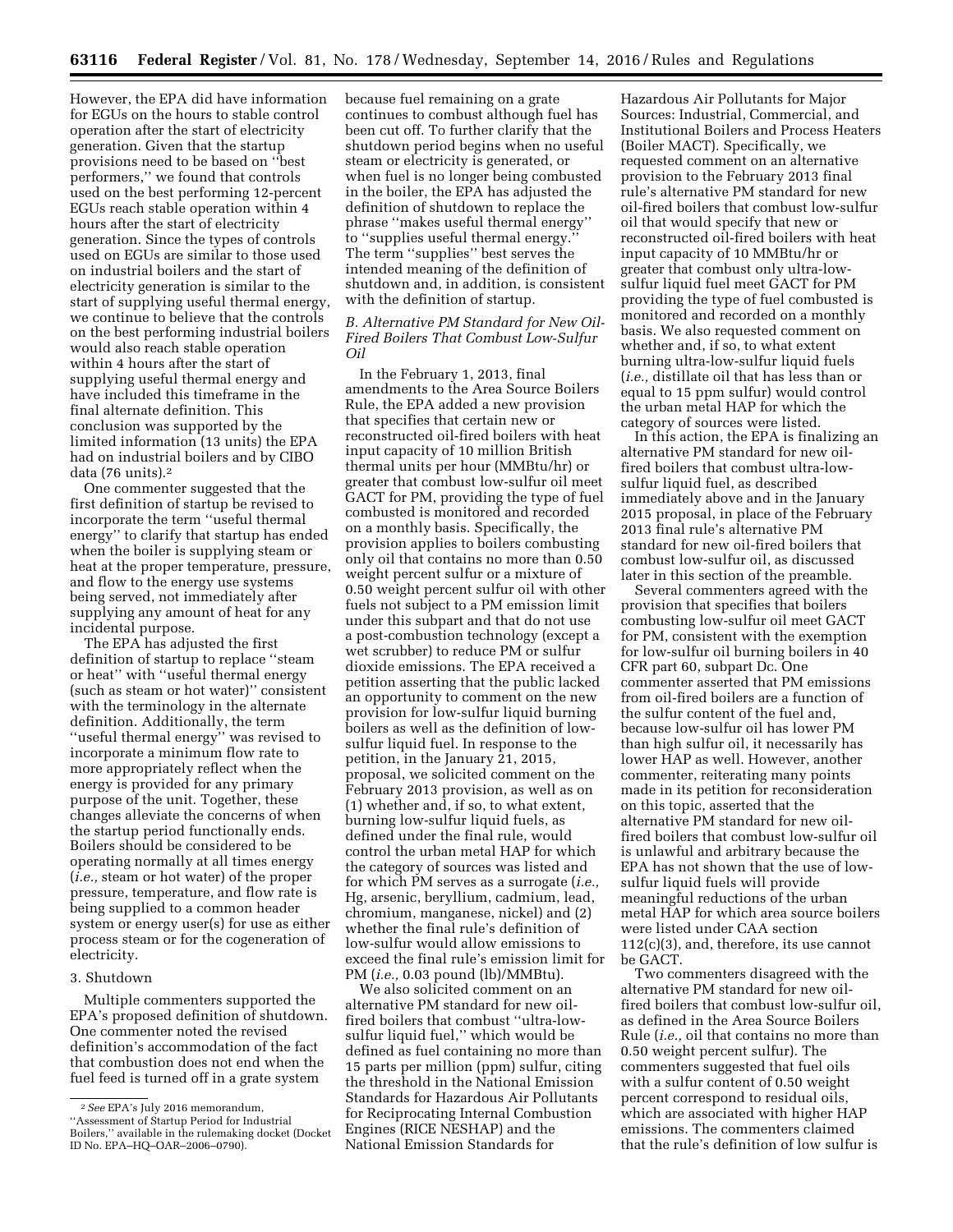too lenient and that boilers combusting fuel oils with 0.50 weight percent sulfur may have PM emissions that exceed the PM emission limit. One of the commenters provided data showing a range of PM emissions between 0.035 to 0.062 lb/MMBtu for four boilers burning oil containing 0.5 weight percent sulfur. On the contrary, one commenter provided graphs of PM emissions data for oil-fired boilers indicating that most of the PM emissions from the boilers burning #2 oil were below the PM emission limit of 0.03 lb/MMBtu.

Several commenters supported an alternative PM standard for new oilfired boilers combusting ultra-lowsulfur fuels containing no more than 15 ppm sulfur. Another commenter argued that the EPA must show that the use of ultra-low-sulfur liquid fuels will substantially reduce emissions of the urban metal HAP for which area source boilers were listed. The commenter noted that the EPA's finding that use of ultra-low-sulfur fuel significantly reduces emissions of hazardous metals when used in engines, as referenced in the January 2015 proposal, does not support such a conclusion with regard to use of ultra-low-sulfur fuel in area source boilers.

Based on our review of data in the record, additional data obtained from public sources, and public comments, the EPA is finalizing an alternative PM standard that specifies that new or reconstructed oil-fired boilers with heat input capacity of 10 MMBtu/hr or greater that combust only ultra-lowsulfur liquid fuel meet GACT for PM providing the type of fuel combusted is monitored and recorded on a monthly basis. If the source intends to burn a fuel other than ultra-low-sulfur liquid fuel or gaseous fuels as defined in 40 CFR part 63, subpart JJJJJJ, they are required to conduct a performance test within 60 days of burning the new fuel. New or reconstructed oil-fired boilers that commenced construction or reconstruction on or before publication of this final action and that are currently meeting the alternative PM standard for low-sulfur oil burning boilers are provided 3 years from publication of this action before becoming subject to the PM emission limit, providing them time to decide how to comply (*i.e.,*  combust only ultra-low-sulfur liquid fuel or conduct a performance test demonstrating compliance).

We have determined that PM emissions from boilers firing liquid fuels containing 0.50 weight percent sulfur as allowed under the February 2013 alternative PM standard may exceed the Area Source Boilers Rule PM limit for oil-fired boilers of 0.03 lb/

MMBtu, but that PM emissions from boilers firing liquid fuels containing equal to or less than 15 ppm sulfur (*i.e.,*  ultra-low-sulfur liquid fuel) will not exceed the PM limit. A review of information regarding liquid fuel sulfur content and PM emissions levels in the records for the boiler rules found that of the 10 liquid fuel area source boilers that reported PM emissions that exceeded the PM limit in their information collection request (ICR) responses, none fired liquid fuel with sulfur content less than 15 ppm. However, one boiler with emissions exceeding the PM limit (*i.e.,* 0.061 lb/ MMBtu) reported that the level of sulfur in their fuel was 0.2 weight percent, a level that is above 15 ppm (0.0015 weight percent), but below the lowsulfur liquid fuel threshold of 0.50 weight percent in the 2013 final rule. Based on these data, along with comments indicating that boilers burning oil containing 0.50 percent sulfur can emit PM at levels above the PM limit, the EPA concludes that the rule's definition of low-sulfur (*i.e.,* 0.50 weight percent) would potentially allow emissions exceeding the PM emission limit, but that boilers burning oil containing no more than 15 ppm sulfur would not emit PM at levels above the PM limit.

In addition, we have determined that burning ultra-low-sulfur liquid fuel controls urban metal HAP. The ultralow-sulfur liquid fuel threshold of 15 ppm sulfur we are adopting in the final Area Source Boilers Rule is consistent with the sulfur threshold in the Boiler MACT that allows for a reduced PM (or, alternatively, total selected metals (TSM)) testing frequency for light liquid boilers. Further, the PM emission limit for light liquid boilers at major sources is significantly lower than the limit for area source oil-fired boilers (0.0079 lb/ MMBtu (existing units) and 0.0011 lb/ MMBtu (new units) instead of 0.03 lb/ MMBtu). A review of available information for major source boilers burning ultra-low-sulfur liquid fuel identified one major source facility that reported fuel analyses for TSM (*i.e.,*  arsenic, beryllium, cadmium, chromium, lead, manganese, nickel, and selenium) and Hg, and those fuel analyses showed that each boiler had TSM and Hg emissions below detection limits and the applicable Boiler MACT TSM and Hg emission limits. The fact that boilers burning ultra-low-sulfur liquid fuel have the ability to meet the TSM and Hg limits based on the bestperforming major source boilers provides sound support for our determination that the use of ultra-lowsulfur liquid fuel in area source boilers will reduce emissions of urban metal HAP.

A detailed discussion of our findings is included in the ''Response to 2015 Reconsideration Comments for Industrial, Commercial, and Institutional Boilers at Area Sources: National Emission Standards for Hazardous Air Pollutants'' located in the docket.

### *C. Establishment of a Subcategory and Separate Requirements for Limited-Use Boilers*

In the February 1, 2013, final amendments to the Area Source Boilers Rule, the EPA established a limited-use boiler subcategory that includes any boiler that burns any amount of solid or liquid fuels and has a federally enforceable average annual capacity factor of no more than 10 percent. Separate requirements for this subcategory of boilers that operate on a limited basis were also established. Specifically, limited-use boilers are required to complete a tune-up every 5 years. The EPA received a petition asserting that the public lacked an opportunity to comment on the new limited-use boiler subcategory, as well as the tune-up requirement established for the new subcategory. In response to the petition, in the January 21, 2015, proposal, we solicited comment regarding whether the separate requirements for a limited-use boiler subcategory are necessary or appropriate. The EPA is retaining the limited-use boiler subcategory and its separate requirements, as discussed later in this section of the preamble.

Multiple commenters agreed that separate requirements for limited-use boilers are appropriate. One commenter asserted that limited-use boilers qualify for subcategorization due to unique operating characteristics that merit class and type distinctions allowed under CAA section 112(d)(1). Two commenters explained that these units spend a larger percentage of time starting up and shutting down than regular-use boilers which causes their emissions profiles to be different, and many pollution control technologies are difficult to use or ineffective during startup and shutdown and would be cost-prohibitive to install and use. One commenter stated that the designation of a limited-use boiler subcategory is appropriately consistent with the similar subcategory for seasonal boilers. Several commenters stated that a limited-use boiler subcategory is appropriately consistent with the similar limited-use subcategory in the Boiler MACT.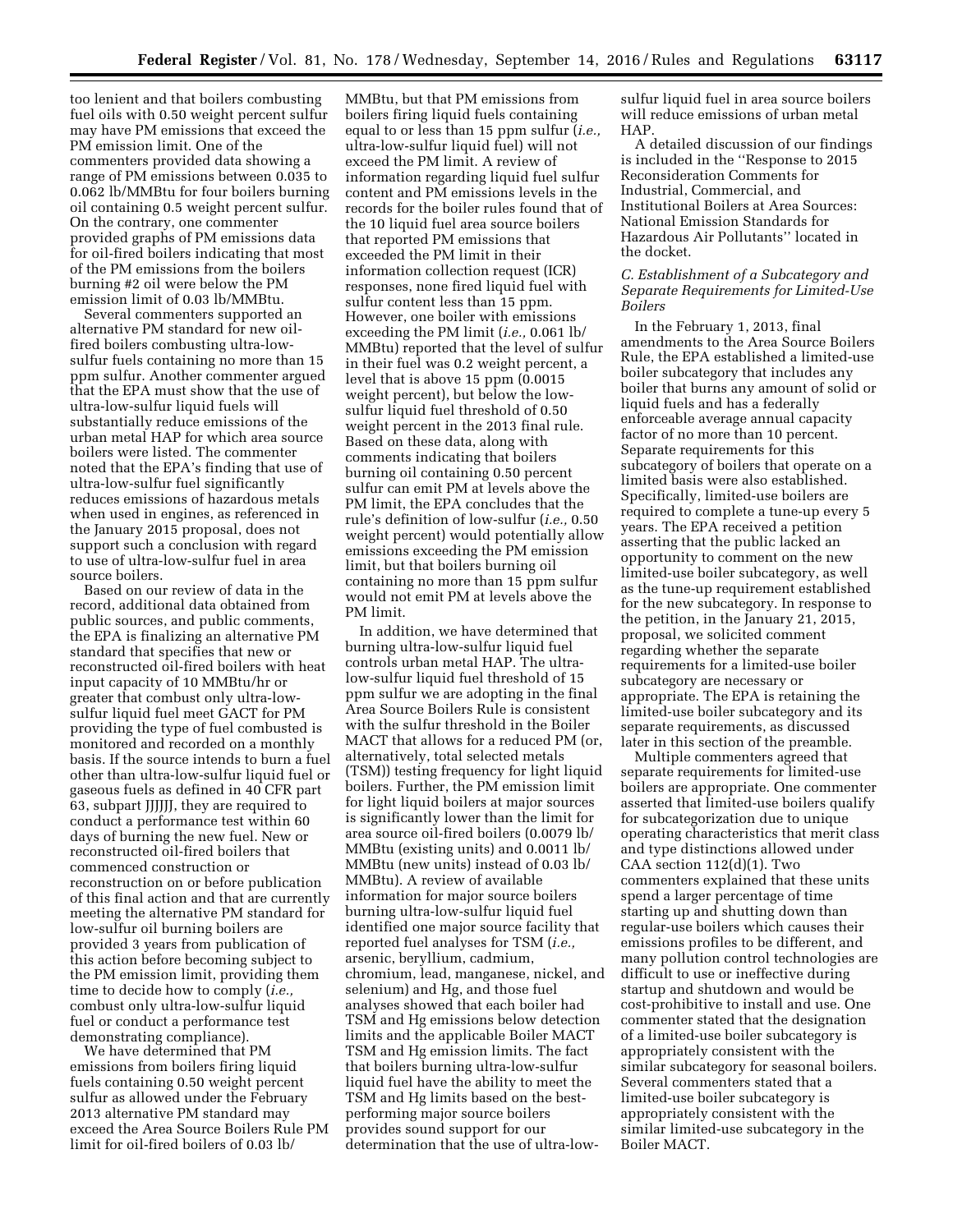Multiple commenters supported the 5-year tune-up requirement for limiteduse boilers. Two commenters stated that it would be illogical to require such boilers to comply with the same tuneup schedule as other boilers, which is every 2 years, given their limited operational time and intermittent operating schedules. One commenter claimed that more frequent tune-ups would not provide any meaningful environmental benefits given the limited operating profiles of limited-use units, noting that despite the 5-year tune-up frequency, limited-use boilers will still conduct tune-ups after less operating time than boilers in other subcategories.

One commenter objected to the EPA's decision to create a separate subcategory for these boilers and for requiring nothing more than one tune-up every 5 years for these boilers. The commenter stated that the limited-use boilers subcategory is unlawful and arbitrary because the EPA is not distinguishing between different classes, types, or sizes of sources and has not explained why boilers operating for fewer total hours during the year is a distinction that requires differential treatment. The commenter further stated that infrequent tune-ups are neither a control technology nor a management practice that will reduce emissions and that nothing in the record demonstrates that the requirement to conduct a tune-up every 5 years will actually reduce emissions of HAP. The commenter asserted that in light of the determination that more frequent tuneups are GACT for other area boilers, it is unlawful and arbitrary for the EPA to require tune-ups for limited-use boilers only every 5 years.

The EPA has retained the subcategory and separate requirements for limiteduse boilers as finalized in the February 2013 final rule. We disagree with the comments objecting to the limited-use boiler subcategory and the requirement that limited-use boilers complete a tuneup every 5 years. The EPA has concluded that limited-use boilers are a unique class of unit based on the unique way in which they are used (*i.e.,* they operate for unpredictable periods of time, limited hours, and at less than full load in many cases) and has determined that regulating these units with periodic tune-up work practice and management practice requirements will limit HAP by ensuring that these units operate at peak efficiency during the limited hours that they do operate. In the preamble to the June 4, 2010, proposed standards for area source boilers, the EPA explained that a boiler tune-up provides potential savings from energy efficiency

improvements and pollution prevention, and that improvement in energy efficiency results in decreased fuel use which results in a corresponding decrease in emissions (both HAP and non-HAP) from the boiler (75 FR 31908). Specifically, for any boiler conducting a tune-up, a 1 percent gain in combustion efficiency was estimated, resulting in an estimated 1-percent emissions reduction of all pollutants.3

The EPA continues to conclude, as previously stated in the February 2013 final rule, that establishing a limited-use subcategory was reasonable. First, we pointed out that it is technically infeasible to test these limited-use boilers since these units serve as backup energy sources and their operating schedules can be intermittent and unpredictable. Next, we pointed out that boilers that operate no more than 10 percent of the year (*i.e.,* a limited-use boiler) would operate for no more than 6 months in between tune-ups on a 5 year tune-up cycle. We then explained that the brief period of operations for these limited-use boilers is even less than the number of operating months that seasonal boilers and full-time boilers will operate between tune-ups. Finally, we noted that the irregular schedule of operations also makes it difficult to schedule more frequent tuneups.

### *D. Establishment of a Provision That Eliminates Further Performance Testing for PM for Certain Boilers Based on Their Initial Compliance Test*

In the February 1, 2013, final amendments to the Area Source Boilers Rule, the EPA added a new provision that specifies that further PM emissions testing does not need to be conducted if, when demonstrating initial compliance with the PM emission limit, the performance test results show that the PM emissions from the affected boiler are equal to or less than half of the applicable PM emission limit. The EPA received a petition asserting that the public lacked opportunity to comment on the new provision that eliminates further performance testing for PM for certain boilers based on their initial compliance test. In response to the petition, in the January 21, 2015, proposal, we solicited comment on the February 2013 provision, specifically requesting comment and supporting information on the magnitude and range of variability in PM and urban metal

HAP emissions from individual boilers. More specifically, we requested comment on whether the emissions variability at an individual boiler could result in an exceedance of the PM limit by such boiler whose PM emissions are demonstrated to be equal to or less than half of the PM emission limit (*i.e.,* a doubling or more of PM emissions). We also requested comment on whether a requirement to burn only the fuel types and mixtures used to demonstrate that a boiler's PM emissions are equal to or less than half of the PM limit would limit PM emissions variability.

The EPA also solicited comment on an alternative provision that would specify less frequent performance testing for PM based on the initial compliance test. Instead of eliminating further PM performance testing, the alternative provision would specify that when demonstrating initial compliance with the PM emission limit, if the performance test results show that the PM emissions from the affected boiler are equal to or less than half of the applicable PM emission limit, additional PM emissions testing would not need to be conducted for 5 years. We stated that, in such instances, the owner or operator would be required to continue to comply with all applicable operating limits and monitoring requirements. We requested comment on also including a requirement that the owner or operator only burn the fuel types and fuel mixtures used to demonstrate that the PM emissions from the affected boiler are equal to or less than half of the applicable PM emission limit.

In this action, the EPA is finalizing the alternative provision that requires further PM performance testing every 5 years for certain boilers based on their initial compliance test, as described immediately above and in the January 2015 proposal, in place of the February 2013 final rule's provision that eliminated further PM performance testing for such boilers, as discussed later in this section of the preamble. As also discussed in this section of the preamble, we are finalizing a requirement that a PM performance test must be conducted if the owner or operator decides to use a fuel type, other than ultra-low-sulfur liquid fuel or gaseous fuels, that was not used when demonstrating that the PM emissions from their boiler were equal to or less than half of the PM emission limit.

Several commenters agreed with the provision that eliminates further PM performance testing when initial compliance tests show that PM emissions are equal to or less than half of the limit and that requires the owner

<sup>3</sup> ''Revised Methodology for Estimating Impacts from Industrial, Commercial, Institutional Boilers at Area Sources of Hazardous Air Pollutant Emissions'' (Docket entry: EPA–HQ–OAR–2006– 0790–2314).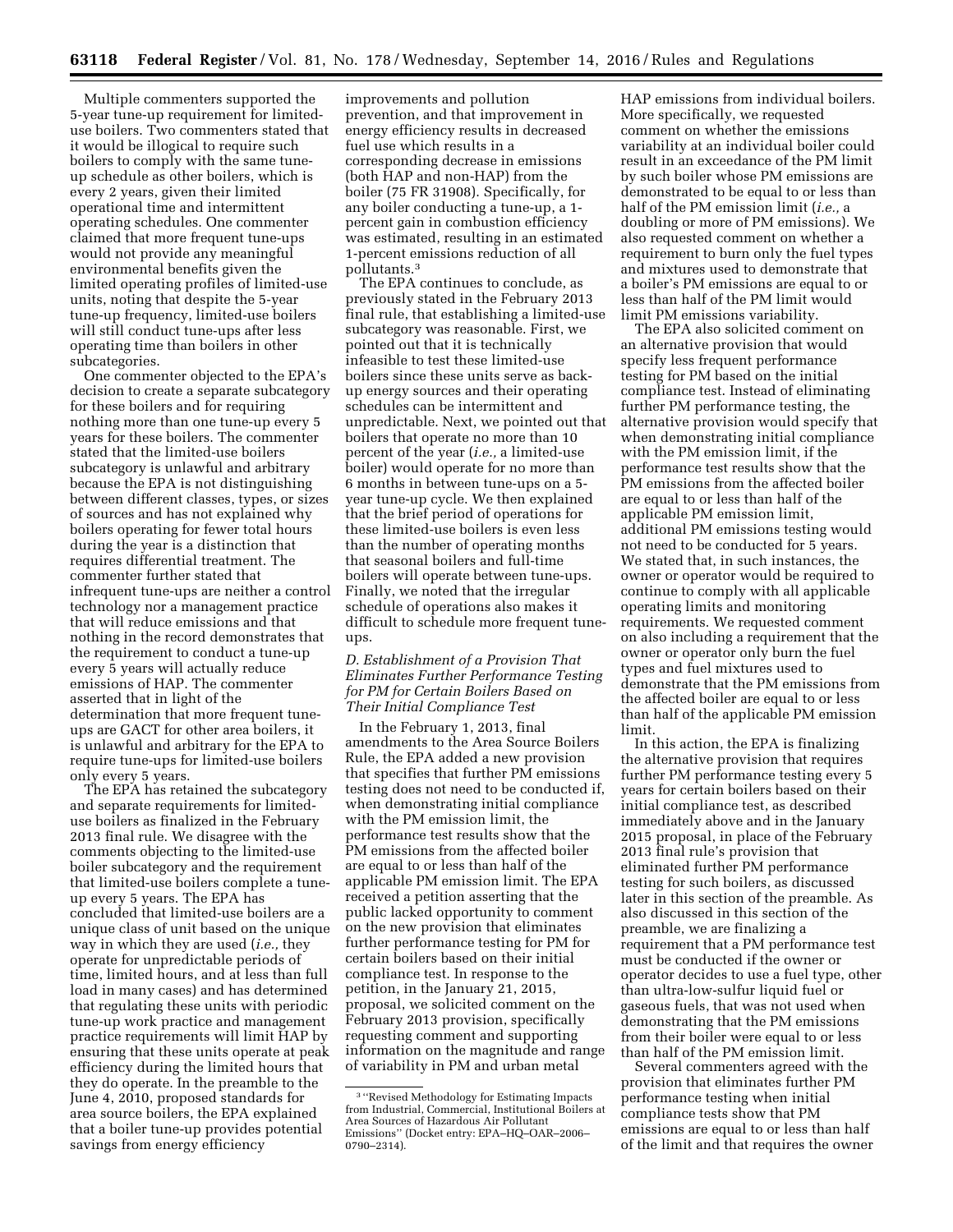or operator to continue to comply with all applicable operating limits and monitoring requirements. One commenter agreed with the provision eliminating further PM performance testing as long as the owner or operator is required to burn only the fuel types and mixtures used during the initial testing. Two commenters noted that the provision promotes good PM performance from new boilers while acknowledging that some boilers are inherently low-emitting and should be spared the expense of ongoing performance testing where operations remain consistent. One commenter stated that by setting the threshold at equal to or less than half of the emission limit, there is sufficient buffer against the limit to account for any variability in emission levels, and added that because the unit must continue to comply with operating limits and monitoring requirements, there are safeguards to ensure there are no changes in operation of the boiler or air pollution control equipment that could increase emissions. Another commenter claimed that the provision is in line with other MACT standards and new source performance standards (NSPS) which require only one initial performance test unless there is a physical change to the control device, and added that HAP emissions change only when operating parameters change or when design changes occur.

Two commenters objected to the provision that eliminates further PM performance testing when initial compliance tests show that PM emissions are equal to or less than half of the limit. One commenter claimed that there are no requirements to prevent the facility from changing the fuel type and fuel mixture from those used in the initial compliance testing and a change in fuel type or mixture could result in an increase in PM emissions. Another commenter asserted that it is arbitrary to conclude that a source that measures low emissions in one test will have emissions below the limit thereafter. The commenter claimed that many boilers burn combinations of fuels of varying proportions (*e.g.,*  biomass and coal), and because sources are allowed to change their fuel mix within a given fuel type and to change their fuel supplier without changing subcategories, PM emissions from an individual source are likely to be highly variable. The commenter further noted that the EPA has routinely acknowledged the variability inherent in industrial boiler emissions, and that EPA data demonstrate that PM

emissions from boilers are highly variable.

For the same reasons, these two commenters also objected to the alternative provision that would require less frequent (once every 5 years) PM performance testing when initial compliance tests show that PM emissions are equal to or less than half of the limit in lieu of totally eliminating further PM performance testing. One commenter, however, provided an alternative recommendation that eliminates further PM testing as long as sources whose initial compliance testing showed PM emissions equal to or less than half of the limit continue to combust the same fuel type and mixture used during the initial compliance testing. Under the commenter's alternative, if the source elects to change the fuel type or mixture being combusted, the source would be required to demonstrate compliance with the PM emission limit no more than 60 days after the change in fuel type or mixture.

Based on our review of the public comments and data available on PM and metallic HAP emissions for which PM serves as a surrogate, the EPA is finalizing the provision that specifies that further PM emissions testing does not need to be conducted for 5 years if, when demonstrating initial compliance with the PM emission limit, the performance test results show that the PM emissions from the affected boiler are equal to or less than half of the applicable PM emission limit. In such instances, the owner or operator would be required to continue to comply with all applicable operating limits and monitoring requirements. If the source burns a new type of fuel other than ultra-low-sulfur liquid fuel or gaseous fuels, then a new performance test is required within 60 days of burning the new fuel type. New or reconstructed boilers that commenced construction or reconstruction on or before publication of this final action and that previously demonstrated that their PM emissions were equal to or less than half of the PM emission limit are provided 5 years from publication of this action before they are required to conduct a performance test unless a new type of fuel, other than ultra-low-sulfur liquid fuel or gaseous fuels, is burned. In that situation, a new performance test is required within 60 days of burning the new fuel type. Boilers with test results that show that PM emissions are greater than half of the PM emission limit are required to conduct PM testing every 3 years.

We have concluded that a provision that reduces the frequency of testing, rather than eliminates further testing, is

more appropriate and environmentally protective for long-term compliance with the PM emission limit, but still provides compliance flexibility for lowemitting boilers. A review of PM emissions information in the records for the boiler rules identified several instances where PM emissions variability at an individual major source boiler was such that the minimum test average was below half of the Area Source Boilers Rule PM emission limit and the maximum test average was above the emission limit. Specifically, of 40 coal-fired major source boilers with multiple PM test events, four had such an instance. An investigation into urban metal HAP emission variability informed the EPA that metallic HAP emissions from individual boilers, for which PM serves as a surrogate, can vary and further supports our conclusion that periodic testing is necessary to provide compliance assurance that changes in operation of the boiler or air pollution control equipment have not increased PM emissions. Examination of the variability in non-Hg metallic HAP emissions at individual boilers showed average ratios of maximum emission rates to minimum emission rates for major source boilers with multiple test results for TSM to be 2.79 for biomassfired boilers and 2.55 for coal-fired boilers, and showed emission ratios for cadmium and lead for several biomassfired area source boilers with multiple test results that ranged from 1.00 to 7.28 for cadmium and 1.00 to 6.40 for lead. Because PM is a surrogate for Hg for biomass- and oil-fired area source boilers, Hg variability at individual boilers was also examined, showing emission ratios of 4.6 for an area source biomass-fired boiler with multiple Hg fuel analysis samples and 3.2 and 16.2 for area source biomass-fired boilers with multiple Hg performance tests.

The January 2015 proposal requested comment on whether a requirement to burn only the fuel types and mixtures used to demonstrate that a boiler's PM emissions are equal to or less than half of the PM limit would limit PM emissions variability and also requested comment on including such a requirement. For the same reasons the EPA concluded that periodic testing (*i.e.,* every 5 years) for these lowemitting boilers is necessary to provide long-term compliance assurance (*i.e.,*  the intra-unit variability in PM and metal HAP emissions identified based on a review of the public comments and available data), we have concluded that introduction of a new fuel type, other than ultra-low-sulfur liquid fuel or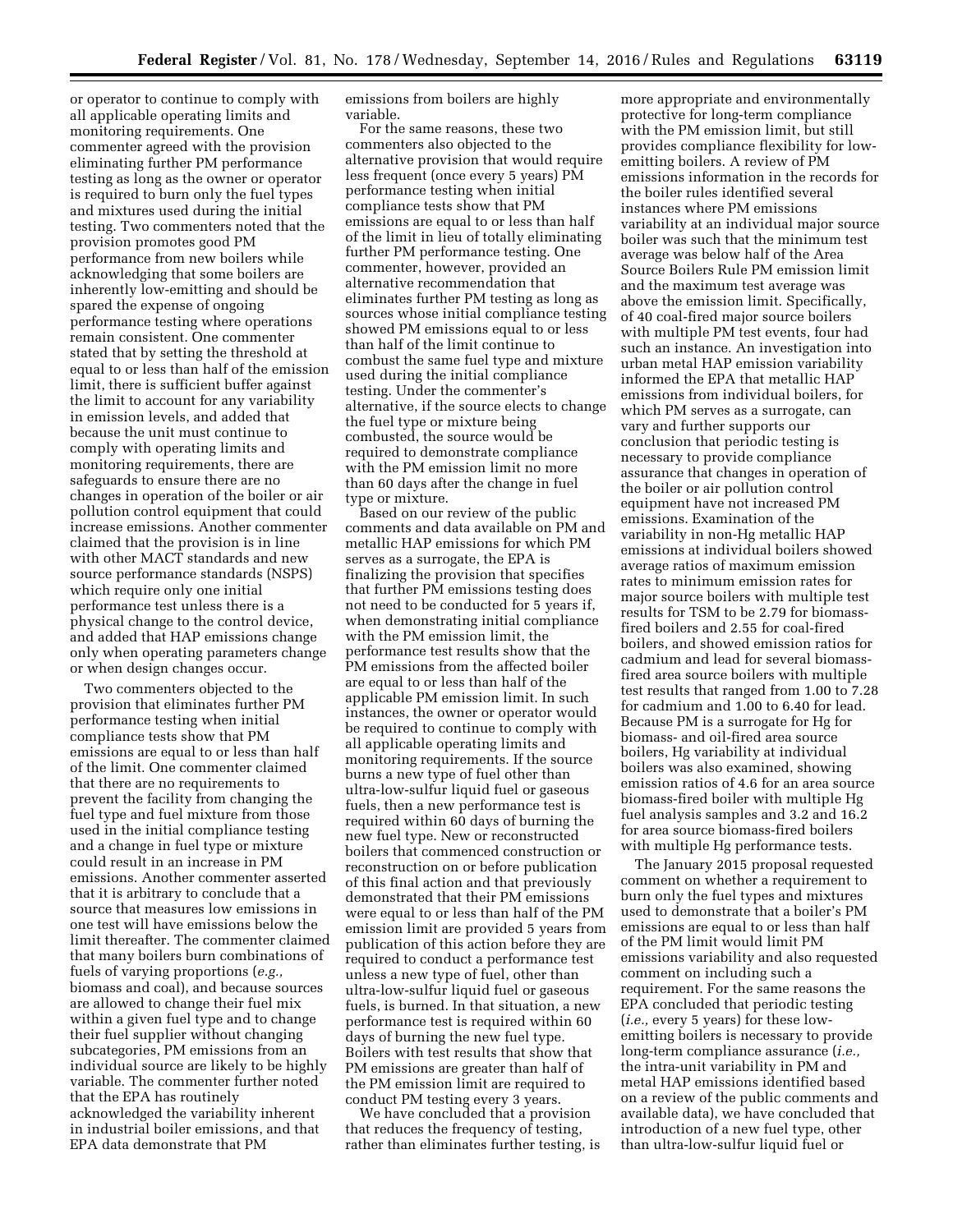gaseous fuels, in between the 5-year tests requires a new performance test within 60 days of burning a new fuel type. 40 CFR 63.11212(c) requires that performance stack tests be conducted while burning the type of fuel or mixture of fuels that have the highest emissions potential for each regulated pollutant. The burning of a new fuel type, whether alone or in a mixture of fuels, could potentially increase emissions. Thus, we believe that this new requirement to test when a new fuel type is burned, along with the requirement in 40 CFR 63.11212(c) to test while burning the type of fuel or mixture of fuels that have the highest emissions potential, will limit PM emissions variability.

A detailed discussion of our findings is included in the ''Response to 2015 Reconsideration Comments for Industrial, Commercial, and Institutional Boilers at Area Sources: National Emission Standards for Hazardous Air Pollutants'' located in the docket.

### *E. Establishment of a Provision That Eliminates Further Fuel Sampling for Mercury for Certain Coal-Fired Boilers Based on Their Initial Compliance Demonstration*

In the February 1, 2013, final amendments to the Area Source Boilers Rule, the EPA added a new provision that specifies that further fuel analysis sampling does not need to be conducted if, when demonstrating initial compliance with the Hg emission limit based on fuel analysis, the Hg constituents in the fuel or fuel mixture are measured to be equal to or less than half of the Hg emission limit. The EPA received a petition asserting that the public lacked an opportunity to comment on the new provision that eliminates further fuel sampling for Hg for certain coal-fired boilers based on their initial compliance demonstration. In response to the petition, in the January 21, 2015, proposal, we solicited comment on the February 2013 provision, specifically requesting comment and supporting information on the magnitude and range of variability in Hg content in coal that is likely to be combusted in an individual boiler. More specifically, we requested comment on whether the variability within a specific fuel type or fuel mixture could result in an exceedance of the Hg limit by a boiler in the coal subcategory whose Hg content in their fuel or fuel mixture are demonstrated to be equal to or less than half of the Hg emission limit (*i.e.,* a doubling or more of Hg emissions).

The EPA also solicited comment on an alternative provision that would specify less frequent fuel analysis sampling for Hg based on the initial compliance demonstration. Instead of eliminating further fuel analysis sampling for Hg, the alternative provision would specify that when demonstrating initial compliance with the Hg emission limit based on fuel analysis, if the Hg constituents in the fuel or fuel mixture are measured to be equal to or less than half of the Hg emission limit, additional fuel analysis sampling for Hg would not need to be conducted for 12 months. We stated that, in such instances, the owner or operator would be required to continue to comply with all applicable operating limits and monitoring requirements, which include only burning the fuel types and fuel mixtures used to demonstrate compliance and keeping monthly records of fuel use.

In this action, the EPA is finalizing the alternative provision that requires further fuel analysis sampling for Hg every 12 months for certain coal-fired boilers based on their initial compliance demonstration, as described immediately above and in the January 2015 proposal, in place of the February 2013 final rule's provision that eliminated further fuel analysis sampling for Hg for such boilers, as discussed later in this section of the preamble.

Three commenters agreed with the provision that eliminates further fuel sampling for Hg for coal-fired boilers when initial compliance demonstrations based on fuel analysis show that the Hg constituents in their fuel or fuel mixture are equal to or less than half of the Hg emission limit and that requires the owner or operator to continue to comply with all applicable operating limits and monitoring requirements. Two commenters stated that the coal Hg content data in the EPA's Boiler MACT survey database support the provision in that the majority of the data is lower than the Hg emission limit for area source coal-fired boilers. The commenters noted that the provision promotes use of low-mercury coal, one stating that the Hg content in petroleum coke has very little variability and referencing a particular facility where the Hg content is well below the Hg limit. One commenter further stated that the provision eliminates unnecessary reporting without compromising the environmental and health benefits of the Area Source Boilers Rule. Another commenter noted that for units complying with the Hg limit, subsequent fuel analysis would not provide additional useful information,

is unnecessary, and the costs are unwarranted.

One commenter supported the alternative provision that would require less frequent (once every 12 months) fuel analysis sampling for Hg when initial compliance demonstrations based on fuel analysis show that the Hg constituents in the fuel or fuel mixture are equal to or less than half of the limit in lieu of totally eliminating further fuel sampling for Hg.

One commenter objected to a provision that eliminates or reduces further fuel sampling for Hg when initial compliance demonstrations based on fuel analysis show that the Hg constituents in the fuel or fuel mixture are equal to or less than half of the limit. The commenter asserted that because the EPA has promulgated MACT standards for coal-fired boilers at area sources, it is arbitrary and unlawful to not require monitoring sufficient to assure compliance with the standards. The commenter further asserted that a single fuel analysis showing Hg content at or below half of the limit does not assure compliance with the standard in perpetuity, particularly in light of the high variability of the Hg content of the fuels burned. The commenter added that sources are allowed to burn highly non-homogenous fuels without changing subcategories, which enables a high degree of variability in emissions, and that many coal-fired boilers co-fire biomass of varying proportions. The commenter included their analysis of EPA fuel analysis data for major and area source boilers that shows that 22.5 percent of sources experienced sufficient variability in the Hg content of their coal to obtain a result in one fuel analysis low enough to exempt them from any future fuel sampling, while another analysis at the same facility exceeds the provision's Hg content limit. The commenter asserted that biomass fuels also have a large range of variability in Hg content.

Based on our review of the public comments and the data available for quantifying variability in coal Hg content, the EPA is finalizing the provision that specifies that further fuel analysis sampling for Hg does not need to be conducted for 12 months if, when demonstrating initial compliance with the Hg emission limit based on fuel analysis, the Hg constituents in the fuel or fuel mixture are measured to be equal to or less than half of the Hg emission limit. New or reconstructed boilers that commenced construction or reconstruction on or before publication of this final action and that previously demonstrated that the Hg constituents in their fuel or fuel mixture were equal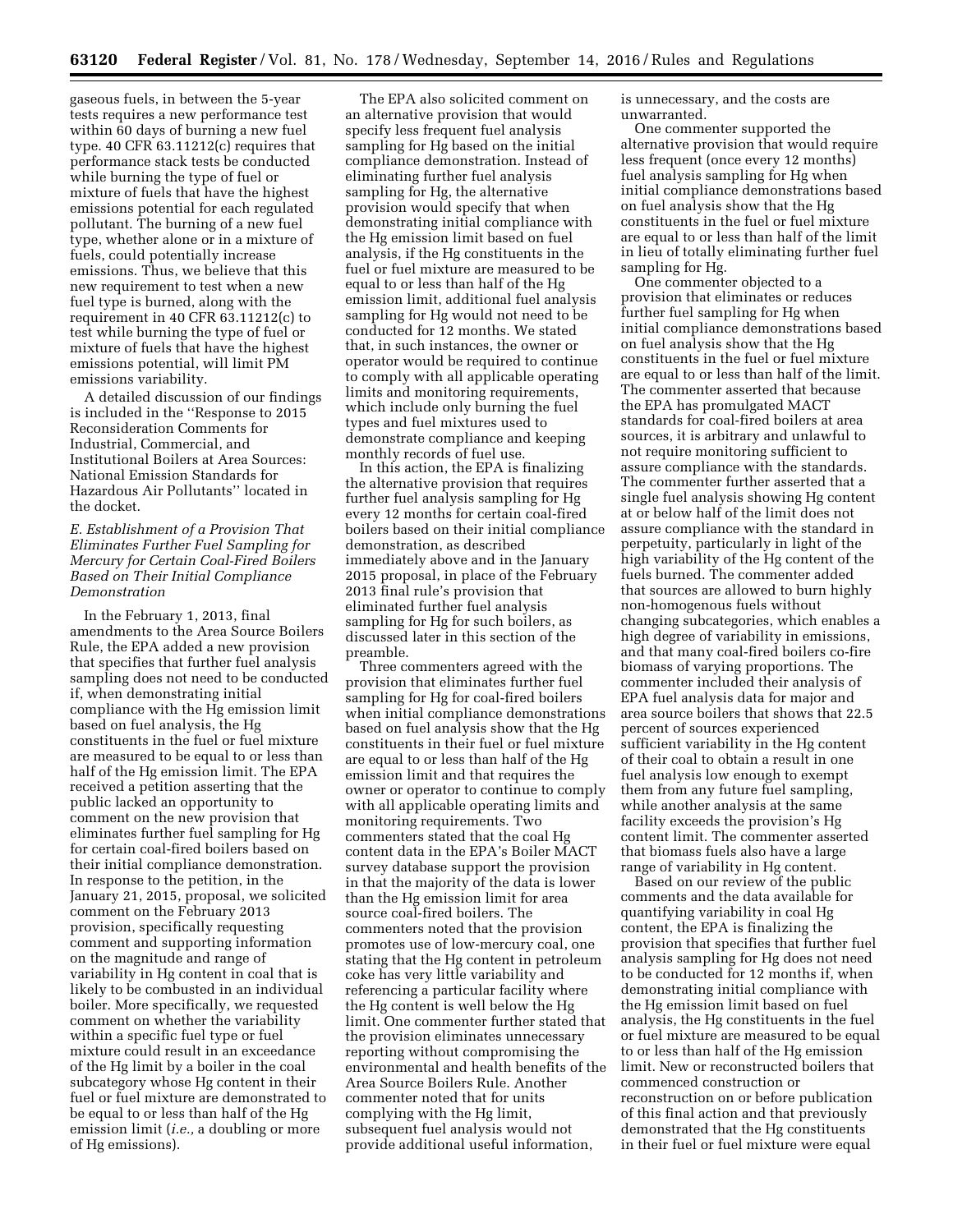to or less than half of the Hg emission limit are provided 12 months from publication of this action before they are required to conduct fuel analysis sampling for Hg. The owner or operator is required to continue to comply with all applicable operating limits and monitoring requirements, which include only burning the fuel types and fuel mixtures used to demonstrate compliance and keeping monthly records of fuel use. As specified in 40 CFR 63.11220, a fuel analysis must be conducted before burning a new type of fuel or fuel mixture. Boilers with fuel analysis results that show that Hg constituents in the fuel or fuel mixture are greater than half of the Hg emission limit are required to conduct quarterly sampling.

A review of Hg fuel analysis data for area source coal-fired boilers informed the EPA that Hg content in coal combusted in individual boilers can vary by more than a factor of two. Specifically, of ten coal-fired boilers with multiple fuel analysis samples, four had ratios of maximum to minimum Hg emission rates that were greater than two (*i.e.,* 2.2, 3.0, 5.8, and 11.2). In addition, two of the boilers had fuel samples with Hg content that were less than half of the emission limit but other samples with Hg content that exceeded the emission limit. Based on this information, the EPA does not believe that finalizing a provision that eliminates further fuel analysis sampling for Hg based on a single demonstration is appropriate or environmentally protective for longterm compliance, but has concluded that it is appropriate to provide some compliance flexibility by reducing periodic fuel sampling for boilers combusting coal with low Hg content to every 12 months.

A detailed discussion of our findings is included in the ''Response to 2015 Reconsideration Comments for Industrial, Commercial, and Institutional Boilers at Area Sources: National Emission Standards for Hazardous Air Pollutants'' located in the docket.

### **IV. Technical Corrections and Clarifications**

In the January 21, 2015, notice of reconsideration, the EPA also proposed to correct typographical errors and clarify provisions of the final rule that may have been unclear. This section of the preamble summarizes the refinements made to the proposed corrections and clarifications, as well as corrections and clarifications being finalized based on comment.

### *A. Affirmative Defense for Violation of Emission Standards During Malfunction*

The EPA received numerous comments on its proposal to remove from the current rule the affirmative defense to civil penalties for violations caused by malfunctions. Several commenters supported the removal of the affirmative defense for malfunctions. Other commenters opposed the removal of the affirmative defense provision.

First, a commenter (AF&PA) urged the EPA to publish a new or supplemental statement of basis and purpose for the proposed rule that explains (and allows for public comment on) the appropriateness of applying the boiler emission standards to malfunction periods without an affirmative defense provision.

Second, a commenter (AF&PA) argued the affirmative defense was something that the EPA considered necessary when the current standards were promulgated; it was part of the statement of basis and purpose for the standards required to publish under CAA section 307(d)(6)(A).

Third, commenters (CIBO/ACC) argued that the EPA should not remove the affirmative defense until the issue is resolved by the Court. Furthermore commenters (CIBO/ACC and AF&PA) argued the Natural Resources Defense Council (NRDC) Court decision that the EPA cites as the reason for eliminating the affirmative defense provisions does not compel the EPA's action to remove the affirmative defense in this rule.

Fourth, commenters (CIBO/ACC and AF&PA) argued that without affirmative defense or adjusted standards, the final rule provides sources no means of demonstrating compliance during malfunctions.

Fifth, commenters (CIBO/ACC, AF&PA, and Class of '85 Regulatory Response Group) urged the EPA to establish work practice standards that would apply during periods of malfunction instead of the emission rate limits, or a combination of work practices and alternative numerical emission limitations. Commenters noted that the EPA can address malfunctions using the authority Congress gave it in CAA sections  $112(h)$  and  $302(k)$  to substitute a design, equipment, work practice, or operational standard for a numerical emission limitation.

The Court recently vacated an affirmative defense in one of the EPA's CAA section 112(d) regulations. *NRDC*  v. *EPA,* No. 10–1371 (D.C. Cir. April 18, 2014) 2014 U.S. App. LEXIS 7281 (vacating affirmative defense provisions in the CAA section 112(d) rule establishing emission standards for

Portland cement kilns). The Court found that the EPA lacked authority to establish an affirmative defense for private civil suits and held that under the CAA, the authority to determine civil penalty amounts in such cases lies exclusively with the courts, not the EPA. Specifically, the Court found: ''As the language of the statute makes clear, the courts determine, on a case-by-case basis, whether civil penalties are 'appropriate.' " see NRDC, 2014 U.S. App. LEXIS 7281 at \*21 (''[U]nder this statute, deciding whether penalties are 'appropriate' in a given private civil suit is a job for the courts, not EPA.''). As a result, the EPA is not including a regulatory affirmative defense provision in the final rule. The EPA notes that removal of the affirmative defense does not in any way alter a source's compliance obligations under the rule, nor does it mean that such a defense is never available.

Second, the EPA notes that the issue of establishing a work practice standard for periods of malfunctions or developing standards consistent with performance of best performing sources under all conditions, including malfunctions, was raised previously; *see*  the discussion in the March 21, 2011, preamble to the final rule (76 FR 15560). In the most recent notice of proposed reconsideration (80 FR 2871, January 21, 2015), the EPA proposed to remove the affirmative defense provision, in light of the *NRDC* decision. The EPA did not propose or solicit comment on any revisions to the requirement that emissions standards be met at all times, or on alternative standards during periods of malfunctions. Therefore, the question of whether the EPA can and should establish different standards during malfunction periods, including work practice standards, is outside the scope of this final reconsideration action.

Finally, in the event that a source fails to comply with an applicable CAA section 112(d) standard as a result of a malfunction event, the EPA's (or other delegated or approved authority's) ability to exercise its case-by-case enforcement discretion to determine an appropriate response provides sufficient flexibility in such circumstances as was explained in the preamble to the proposed rule. Further, as the Court recognized, in an EPA (or other delegated or approved authority) or citizen enforcement action, the Court has the discretion to consider any defense raised and determine whether penalties are appropriate. Cf. *NRDC,*  2014 U.S. App. LEXIS 7281 at \*24 (arguments that violation were caused by unavoidable technology failure can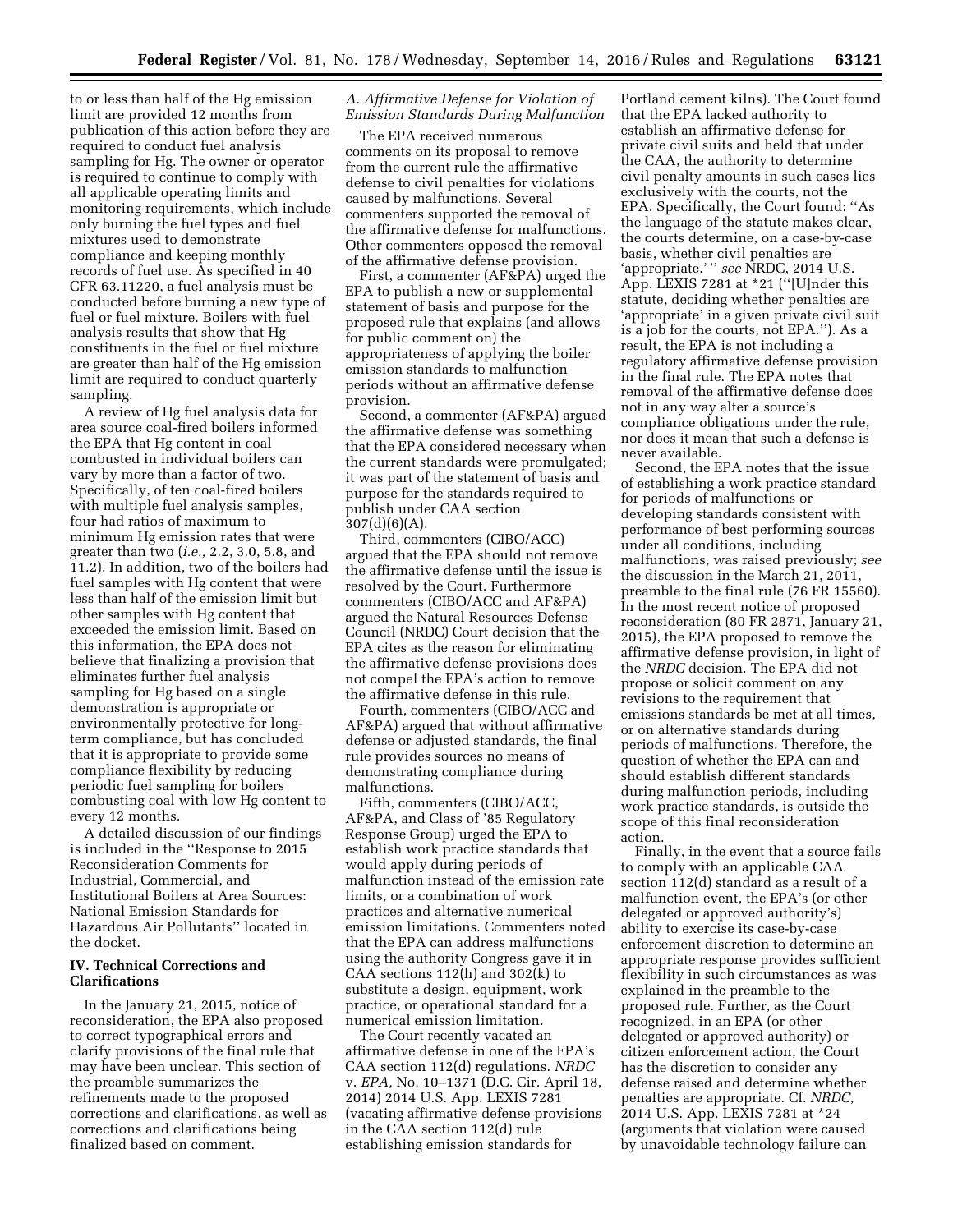be made to the courts in future civil cases when the issue arises). The same is true for the presiding officer in EPA administrative enforcement actions. The EPA notes that the Court in *United States Sugar Corp* v. *EPA* (No. 11–1108, D.C. Cir., July 29, 2016) (slip op. at 34– 36) rejected challenges to the EPA's approach of applying limits during periods of malfunctions, not establishing a separate work practice, and relying on enforcement discretion in individual cases.

### *B. Definition of Coal*

The last part of the definition of coal published in the March 21, 2011, final rule (76 FR 15554) reads as follows: ''Coal derived gases are excluded from this definition [of coal].'' In the January 2015 proposal (80 FR 2871), the EPA proposed to modify this definition to read as follows: ''Coal derived gases and liquids are excluded from this definition [of coal].'' The EPA characterized its proposed change to the definition as one of several ''clarifying changes and corrections.'' This proposed change was based on a question received on whether coal derived liquids were meant to be included in the coal definition.

The EPA received a comment disagreeing with the proposed change to

the definition of coal. The commenter (CIBO/ACC) asserted that the revised definition is not logically consistent with the other fuel definitions and irrationally recategorizes specific units as liquid fuel fired where a data analysis would rationally lead them to remaining in the solid fuel category. Specifically, the commenter contended that it is illogical to treat coal derived liquids differently than coal-water mixtures and coal-oil mixtures, both of which are included in the proposed revised definition of ''coal.'' The commenter explained that coal-water mixtures and coal-oil mixtures are both included in the definition and both are utilized as liquid oil or gas replacements fuels, similar to utilization of coal derived liquids.

The EPA also proposed the same modification to the definition of coal included in the Boiler MACT (80 FR 3090, January 21, 2015) and subsequently received several comments disagreeing with the proposed change in that action that we also believe are appropriate to consider in this action. Specifically, one commenter who operates a facility with coal derived liquids contended that the composition and emission profile of coal derived liquids more closely

resemble the coal from which they are derived than liquid fuels. The commenter also noted that coal derived liquid fuels are treated as coal/solid fossils in other related rules such as 40 CFR part 60, subpart Db.

Based on these comments, the EPA is not finalizing any changes to the definition of coal. The definition published on March 21, 2011 (76 FR 15554) remains unchanged. As noted by the commenters, treating coal liquids as coal is consistent with the ICI Boiler NSPS (40 CFR part 60, subpart Db), and the EPA agrees with the commenters that coal derived liquids are more similar to coal solid fuels than liquid fuels.

#### *C. Other Corrections and Clarifications*

In finalizing the rule, the EPA is addressing several other technical corrections and clarifications in the regulatory language based on public comments that were received in response to the January 2015 proposal and other feedback as a result of implementing the rule. In addition to the changes outlined in Table 1 of the January 21, 2015, proposal (80 FR 2879), the EPA is finalizing several other changes, as outlined in Table 2 as follows:

TABLE 2—SUMMARY OF TECHNICAL CORRECTIONS AND CLARIFICATIONS SINCE JANUARY 2015 PROPOSAL

| Section of subpart JJJJJJ | Description of correction                                                                                                                                                                                                                                                                                                                                                                                                                                                                                           |
|---------------------------|---------------------------------------------------------------------------------------------------------------------------------------------------------------------------------------------------------------------------------------------------------------------------------------------------------------------------------------------------------------------------------------------------------------------------------------------------------------------------------------------------------------------|
| 63.11195(c)               | • Revised the paragraph to remove "unless such units do not combust hazardous waste and combust com-<br>parable fuels." The comparable fuels exclusion codified in 40 CFR 261.38 was vacated by the Court.                                                                                                                                                                                                                                                                                                          |
| 63.11223(c)               | • Revised the paragraph to clarify the oxygen level set point for a source not subject to emission limits. The fol-<br>lowing sentence was added at the end of the paragraph, "If an oxygen trim system is utilized on a unit without<br>emission standards to reduce the tune-up frequency to once every 5 years, set the oxygen level no lower than<br>the oxygen concentration measured during the most recent tune-up." This clarification was made instead of the<br>proposed clarification to 63.11224(a)(7). |
| 63.11225(e)<br>63.11237   | • Revised the paragraph to include current electronic reporting procedures.<br>• Revised the definition of "Liquid fuel" to remove the phrase "and comparable fuels as defined under 40 CFR<br>261.38." The comparable fuels exclusion codified in 40 CFR 261.38 was vacated by the Court.<br>• Revised the definition of "Voluntary consensus standards (VCS)" to correct typographical errors.                                                                                                                    |

#### **V. Other Actions We Are Taking**

Section 307(d)(7)(B) of the CAA states that ''[o]nly an objection to a rule or procedure which was raised with reasonable specificity during the period for public comment (including any public hearing) may be raised during judicial review. If the person raising an objection can demonstrate to the Administrator that it was impracticable to raise such objection within such time or if the grounds for such objection arose after the period for public comment (but within the time specified for judicial review) and if such objection is of central relevance to the outcome of the rule, the Administrator shall

convene a proceeding for reconsideration of the rule and provide the same procedural rights as would have been afforded had the information been available at the time the rule was proposed. If the Administrator refuses to convene such a proceeding, such person may seek review of such refusal in the United States court of appeals for the appropriate circuit (as provided in subsection (b)).''

As to the first procedural criterion for reconsideration, a petitioner must show why the issue could not have been presented during the comment period, either because it was impracticable to raise the issue during that time or because the grounds for the issue arose

after the period for public comment (but within 60 days of publication of the final action). The EPA is denying the petition for reconsideration on one issue (*i.e.,* Authority to Require an Energy Assessment) because this criterion has not been met. With respect to that issue, the petition reiterates comments made on the June 4, 2010, proposed rule during the public comment period for that rule. The EPA responded to those comments in the final rule and made appropriate revisions to the proposed rule after consideration of public comments received. It is well established that an agency may refine its proposed approach without providing an additional opportunity for public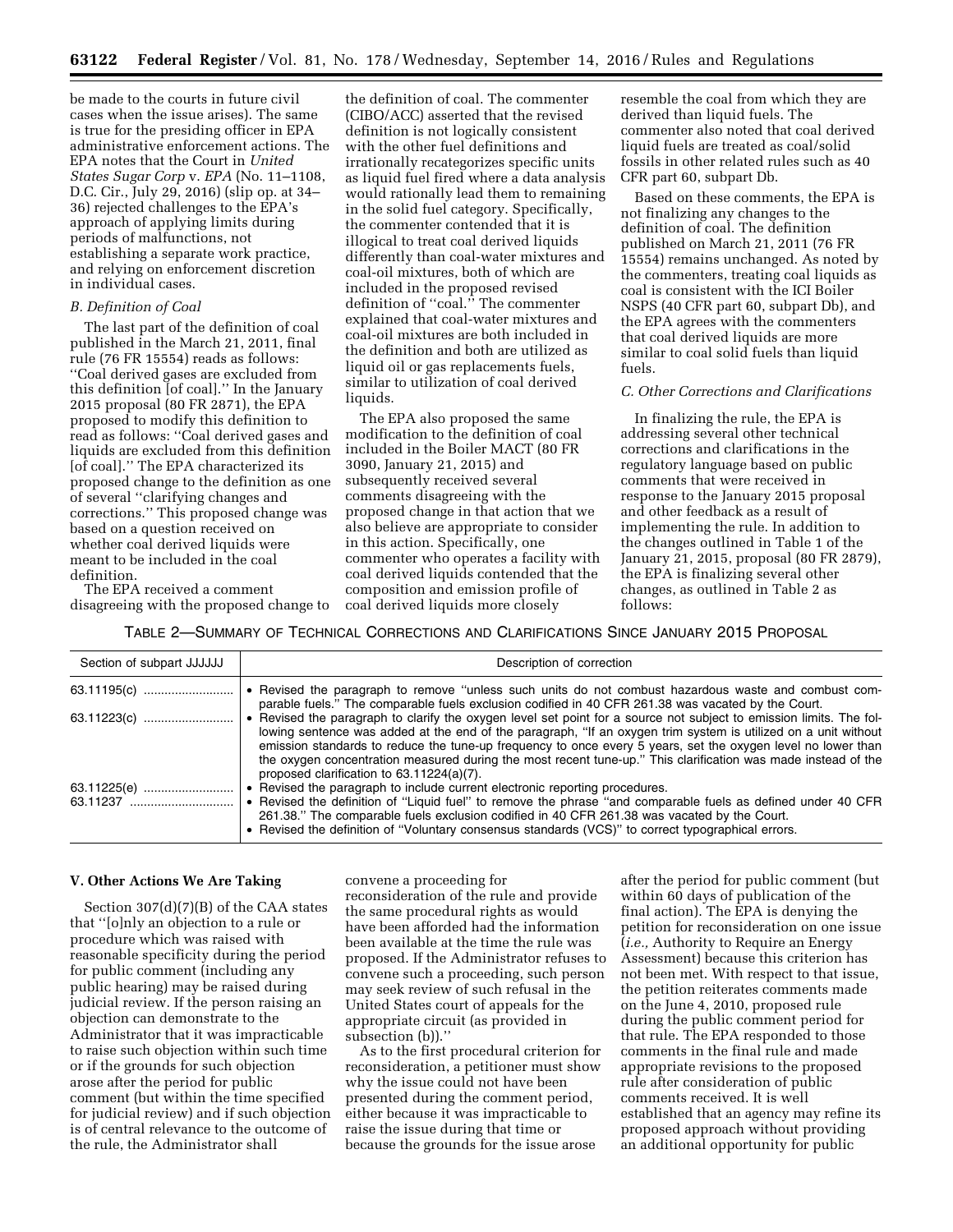comment. *See Community Nutrition Institute* v. *Block,* 749 F.2d at 58 and *International Fabricare Institute* v. *EPA,*  972 F.2d 384, 399 (D.C. Cir. 1992) (notice and comment is not intended to result in ''interminable back-andforth[,]'' nor is agency required to provide additional opportunity to comment on its response to comments) and *Small Refiner Lead Phase-Down Task Force* v. *EPA,* 705 F.2d 506, 547 (D.C. Cir. 1983) (''notice requirement should not force an agency endlessly to repropose a rule because of minor changes'').

In the EPA's view, an objection is of central relevance to the outcome of the rule only if it provides substantial support for the argument that the promulgated regulation should be revised. *See Union Oil* v. *EPA,* 821 F.2d 768, 683 (D.C. Cir. 1987) (the Court declined to remand the rule because petitioners failed to show substantial likelihood that the final rule would have been changed based on information in the petition). *See* also the EPA's Denial of the Petitions to Reconsider the Endangerment and Cause or Contribute Findings for Greenhouse Gases under section 202 of the CAA, 75 FR at 49556, 49561 (August 13, 2010). *See* also, 75 FR at 49556, 49560–49563 (August 13, 2010), and 76 FR at 4780, 4786–4788 (January 26, 2011) for additional discussion of the standard for reconsideration under CAA section  $307(d)(7)(B)$ .

In this final decision, several changes that are corrections, editorial changes, and minor clarifications have been made. In one instance, one of those changes made a petitioner's issue (*i.e.,*  Averaging Period for CO) moot. Therefore, we are denying reconsideration of that issue.

### *A. Request for Reconsideration of the Energy Assessment Requirement*

The petitioner (AF&PA) alleged that a beyond-the-floor requirement of an energy assessment is outside the EPA's authority to set emissions standards under CAA section 112(d)(1) ''for each category or subcategory of major sources and area sources.'' The petition contends that the EPA has defined the source category for these rules to include only specified types of boilers and process heaters and, therefore, those are the only sources for which the EPA may set standards under these rules.

The petitioner also alleged that the energy assessment requirement is not an ''emissions standard'' as that term is defined in the CAA and, therefore, the EPA does not have authority to prescribe such requirements. The petition contends that, furthermore, as a

practical matter, even if energy efficiency projects are implemented, there is no guarantee that there will be a corresponding reduction in HAP emissions from affected boilers and process heaters.

While the petition refers to not only boilers, but also ''process heaters,'' the EPA has defined the source category for the Area Source Boilers Rule to include only specified types of boilers and, therefore, those are the only sources for which the EPA has set standards under this rule. The petitioner has not demonstrated that it was impracticable to comment on these issues during the public comment period on the proposed Area Source Boilers Rule. In fact, petitioners provided the same comments during that comment period, and subsequently challenged the EPA's establishment of the energy assessment requirement. The Court in *United States Sugar Corp.* v. *EPA* (No. 11–1108, D.C. Cir., July 29, 2016)(slip op. at 52) rejected challenges to the energy assessment rule both as a beyond the floor MACT standard and as a GACT standard. Therefore, the EPA is denying the petition for reconsideration of this issue.

### *B. Request for Clarification of the Averaging Period for CO*

One petitioner (AF&PA) requested clarification in Table 1 to subpart JJJJJJ of part 63. Specifically, Items 1 and 2 in Table 1 specify that units can comply with the CO limit using a 3-run average or a 10-day rolling average (when using CO CEMS). The Item 6 entry for CO does not include the averaging period text. The petitioner requested that text be added to Table 1, Item 6 that clarifies the averaging period for the CO limit (*i.e.,* ''3-run average or 10-day rolling average'').

Item 6 of Table 1 to subpart JJJJJJ of part 63 has been amended to clarify that either a 3-run average or a 10-day rolling average is an appropriate averaging period for the CO emission limit. The petitioner's comments are, therefore, now moot and we are denying reconsideration on this issue.

### **VI. Impacts Associated With This Final Rule**

This action finalizes certain provisions and makes technical and clarifying corrections, but does not promulgate substantive changes to the February 2013 final Area Source Boilers Rule (78 FR 7488). The EPA is finalizing the definitions of startup and shutdown that were promulgated in the February 2013 final rule along with revisions we proposed to make to those definitions, including an alternate definition of

startup, and minor adjustments based on public comments. The revisions to the definitions of startup and shutdown clarify the beginning and end of startup and shutdown periods, but do not change the regulatory requirements that apply during those periods or the boilers that are subject to those requirements. We are retaining the subcategory and separate requirements for limited-use boilers, consistent with the February 2013 final rule. The EPA is amending the reconsidered provisions regarding the alternative PM standard for new oil-fired boilers that combust low-sulfur oil, the elimination of further performance testing for PM for certain boilers based on their initial compliance test, and the elimination of further fuel sampling for Hg for certain coal-fired boilers based on their initial compliance demonstration, consistent with the alternative provisions for which comment was solicited in the January 2015 proposal.

Promulgation of the amendments contained in this action does not change the coverage of the final rule nor does it affect the estimated emission reductions, control costs or the benefits of the rule in substance compared to the March 2011 final rule. The EPA explained in the preamble to the February 2013 final rule that promulgated amendments, including this action's five reconsidered provisions, that those amendments did not impose any additional regulatory requirements beyond those imposed by the March 2011 final rule and, in fact, would result in a decrease in burden. We further explained that, as compared to the control costs estimated for the March 2011 final rule, the February 2013 final action would not result in any meaningful change in capital and annual cost. *See* 78 FR 7503. Similarly, although this action amends three of the reconsidered provisions, it does not impose any additional regulatory requirements beyond those imposed by the March 2011 final rule and would result in a decrease in that burden. As discussed in detail in sections III.B, D, and E of this preamble, the three amended provisions regard compliance flexibilities provided in the February 2013 final rule that we have now determined need to be adjusted to be more environmentally protective and ensure compliance with the CAA. Thus, when compared to the February 2013 provisions, the amended provisions could result in minimal additional impacts on boilers that choose to comply with the amended provisions. In that they are compliance flexibilities and a facility's ability to use the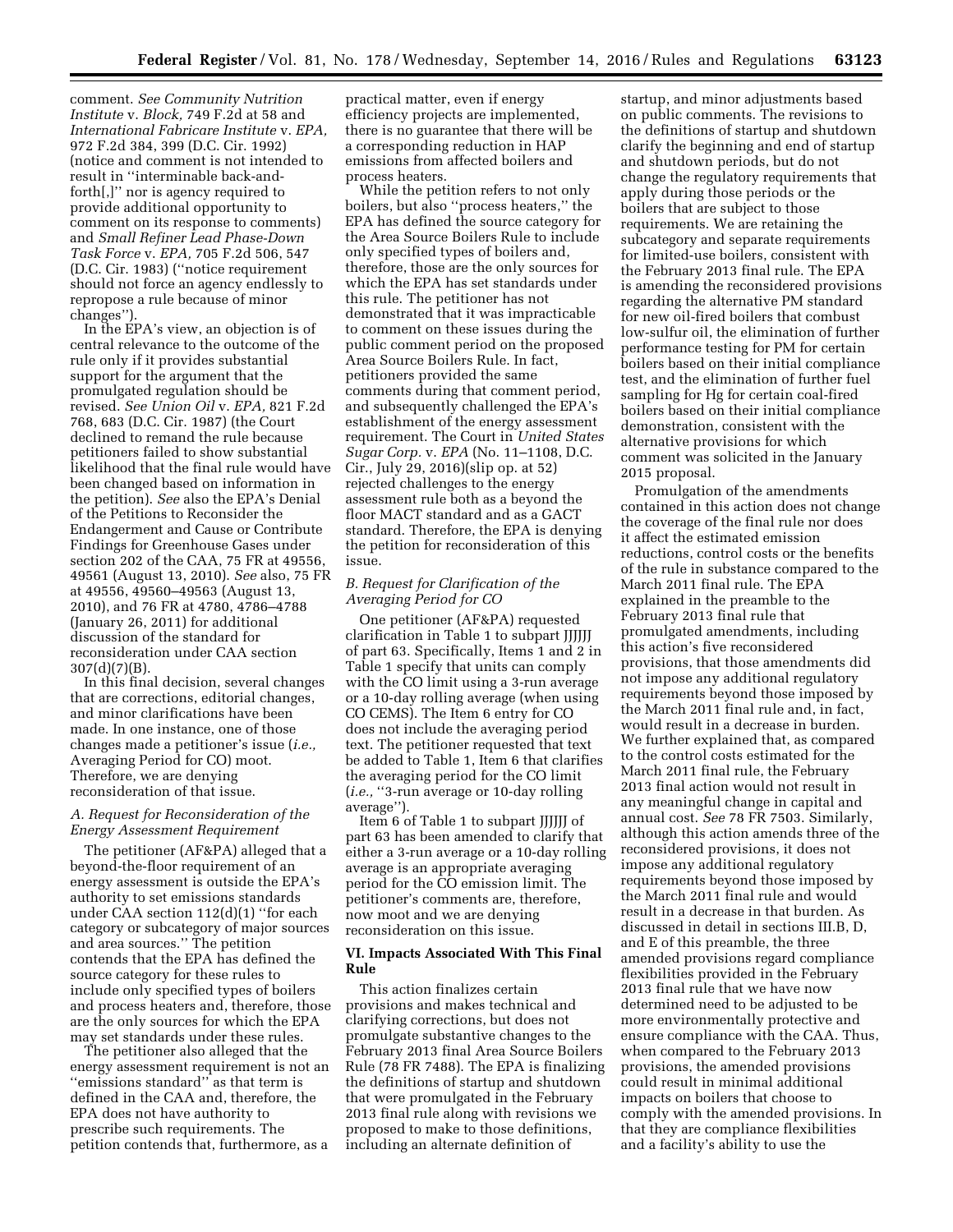provisions will be on a site-specific basis, the EPA cannot anticipate who will be in a position to use the provisions. We, however, can generally describe what those potential impacts would be.

As discussed in section III.B of this preamble, the EPA is finalizing an alternative PM standard that specifies that new or reconstructed boilers that combust only ultra-low-sulfur liquid fuel (*i.e.,* a distillate oil that has less than or equal to 15 ppm sulfur) meet GACT for PM in place of the February 2013 final rule's alternative PM standard for new or reconstructed oilfired boilers that combust low-sulfur oil (*i.e.,* oil that contains no more than 0.50 weight percent sulfur). The provision being finalized that specifies that certain boilers meet GACT for PM and, thus, are not subject to the PM emission limit, potentially applies to the subset of oilfired boilers that are subject to PM emission limits (*i.e.,* new and reconstructed boilers with heat input capacity of 10 MMBtu/hr or greater), including boilers currently meeting the alternative PM standard for boilers that combust low-sulfur oil. The provision being finalized may result in a minimal increase in burden on that subset of sources, when compared to the February 2013 provision that specified that lowsulfur oil-burning boilers meet GACT for PM and are not subject to the PM emission limit. Boilers currently meeting the alternative PM standard for low-sulfur oil burning boilers are provided 3 years from publication of this action before becoming subject to the PM emission limit, providing them time to decide how to comply (*i.e.,*  combust only ultra-low-sulfur liquid fuel or conduct a performance stack test demonstrating compliance with the PM emission limit). A number of such boilers, however, would not experience any increase in burden if they were meeting the February 2013 provision by burning ultra-low-sulfur liquid fuel. Specifically, this would be the situation in states such as New York, Connecticut, and New Jersey, which currently limit the sulfur content in oil used for heating purposes to less than 15 ppm. Oil-fired boilers in Maine, Massachusetts, and Vermont used for heating will become subject to 15 ppm sulfur requirements in 2018, which is within the 3-year compliance period provided to boilers currently meeting the alternative PM standard for lowsulfur oil burning boilers. The burden associated with the provision being finalized is still less than the burden that was imposed by the March 2011 final rule which required all oil-fired

boilers subject to a PM emission limit to conduct performance stack testing for PM every 3 years.

As discussed in section III.D of this preamble, the EPA is finalizing a provision that specifies that when demonstrating initial compliance with the PM emission limit, if performance test results show that PM emissions from an affected boiler are equal to or less than half of the applicable PM emission limit, additional PM emissions testing does not need to be conducted for 5 years in place of the February 2013 final rule's provision that eliminated further PM performance testing for such boilers. The provision being finalized that allows certain boilers to conduct PM emissions testing every 5 years potentially applies to the subset of boilers that are subject to PM emission limits (*i.e.,* new and reconstructed boilers with heat input capacity of 10 MMBtu/hr or greater), including boilers that previously demonstrated that their PM emissions were equal to or less than half of the PM emission limit. The provision being finalized will result in a minimal increase in burden on that subset of sources, when compared to the February 2013 provision that eliminated further PM emissions testing for such sources, in that they will be required to conduct a performance stack test for PM every 5 years. The burden associated with the provision being finalized is still less than the burden that was imposed by the March 2011 final rule which required all boilers subject to a PM emission limit to conduct performance stack testing for PM every 3 years.

As discussed in section III.E of this preamble, the EPA is finalizing a provision that specifies that when demonstrating initial compliance with the Hg emission limit based on fuel analysis, if the Hg constituents in the fuel or fuel mixture are measured to be equal to or less than half of the Hg emission limit, additional fuel analysis sampling for Hg would not need to be conducted for 12 months in place of the provision that eliminated further fuel sampling for such boilers. The provision being finalized that allows certain boilers to conduct fuel analysis sampling for Hg every 12 months potentially applies to the subset of boilers that are subject to Hg emission limits (*i.e.,* coal-fired boilers with heat input capacity of 10 MMBtu/hr or greater), including boilers that previously demonstrated that the Hg constituents in their fuel or fuel mixture were equal to or less than half of the Hg emission limit. The provision being finalized will result in a minimal increase in burden on that subset of

sources, when compared to the February 2013 provision that eliminated further fuel analysis sampling for Hg for such sources, in that they will be required to conduct fuel analysis sampling for Hg every 12 months. The burden associated with the provision being finalized is still less than the burden that was imposed by the March 2011 final rule which required all boilers that demonstrated compliance with the Hg emission limit based on fuel analysis to conduct fuel analysis sampling for Hg on a monthly basis.

#### **VII. Statutory and Executive Order Reviews**

Additional information about these statutes and Executive Orders can be found at *[http://www2.epa.gov/laws](http://www2.epa.gov/laws-regulations/laws-and-executive-orders)[regulations/laws-and-executive-orders](http://www2.epa.gov/laws-regulations/laws-and-executive-orders)*.

### *A. Executive Order 12866: Regulatory Planning and Review and Executive Order 13563: Improving Regulation and Regulatory Review*

This action is not a significant regulatory action and was, therefore, not submitted to the Office of Management and Budget (OMB) for review.

### *B. Paperwork Reduction Act (PRA)*

This action which finalizes certain provisions and makes technical and clarifying corrections will result in no significant changes to the information collection requirements of the promulgated rule and will have no increased impact on the information collection estimate of projected cost and hour burden made and approved by OMB. The EPA explained in the preamble to the February 2013 final rule that promulgated amendments, including this action's five reconsidered provisions, that those amendments did not impose any additional regulatory requirements beyond those imposed by the March 2011 final rule and, in fact, would result in a decrease in burden. Accordingly, the ICR was not revised as a result of the February 2013 final rule. Similarly, although this action amends three of the reconsidered provisions, it does not impose any additional regulatory requirements beyond those imposed by the March 2011 final rule and would result in a decrease in that burden. The three amended provisions regard compliance flexibilities that allow reduced performance stack testing and/or fuel sampling for certain boilers. Therefore, the ICR has not been revised as a result of this action. The OMB has previously approved the information collection activities contained in the existing regulations and has assigned OMB control number 2060–0668.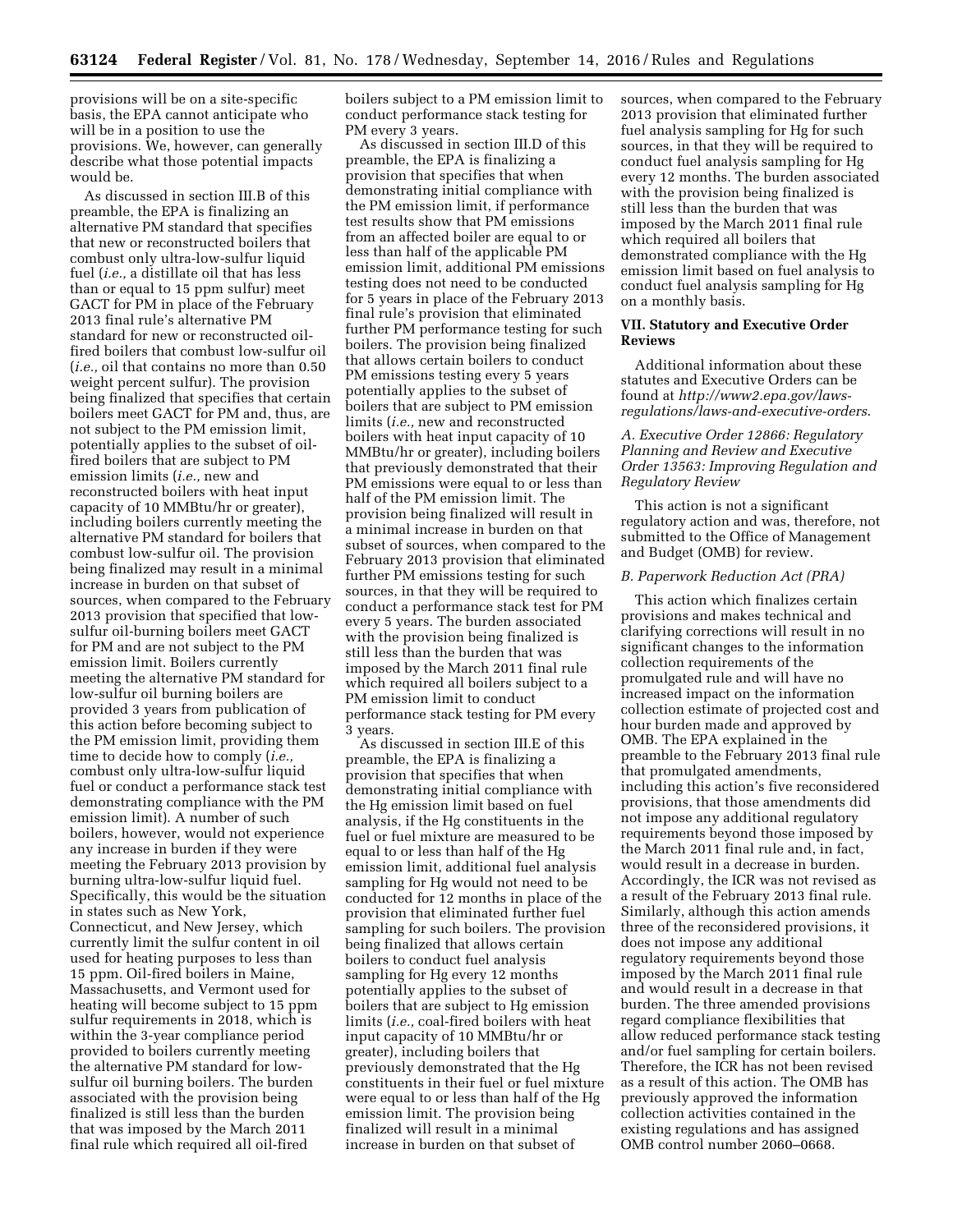### *C. Regulatory Flexibility Act (RFA)*

I certify that this action will not have a significant economic impact on a substantial number of small entities under the RFA. In making this determination, the impact of concern is any significant adverse economic impact on small entities. The small entities subject to the requirements of this action are owners and operators of coal-, biomass-, and oil-fired boilers located at area sources of HAP emissions. The EPA explained in the preamble to the February 2013 final rule that promulgated amendments to the March 2011 final rule that those amendments were closely related to the final Area Source Boilers Rule, which the EPA signed on February 21, 2011, and that took effect on May 20, 2011. We further explained that the EPA prepared a final regulatory flexibility analysis in connection with the final Area Source Boilers Rule and, therefore, pursuant to section 605(c), the EPA was not required to complete a final regulatory flexibility analysis for the February 2013 final rule. (78 FR 7503– 7504, February 1, 2013.) This action finalizes certain provisions and makes technical and clarifying corrections, but does not promulgate substantive changes to the February 2013 final Area Source Boilers Rule. Further, as explained in section VI of this preamble, the February 2013 final rule that promulgated amendments, including this action's reconsidered provisions, did not impose any additional regulatory requirements beyond those imposed by the March 2011 final rule and, in fact, would result in a decrease in burden. Similarly, although this action amends three of the reconsidered provisions, it does not impose any additional regulatory requirements beyond those imposed by the March 2011 final rule and would result in a decrease in that burden.

### *D. Unfunded Mandates Reform Act (UMRA)*

This final action does not contain an unfunded mandate of \$100 million or more as described in UMRA, 2 U.S.C. 1531–1538, and does not significantly or uniquely affect small governments. This action finalizes certain provisions and makes technical and clarifying corrections, but does not promulgate substantive changes to the February 2013 final Area Source Boilers Rule.

# *E. Executive Order 13132: Federalism*

This action does not have federalism implications. It will not have substantial direct effects on the states, on the relationship between the national

government and the states, or on the distribution of power and responsibilities among the various levels of government.

### *F. Executive Order 13175: Consultation and Coordination With Indian Tribal Governments*

This action does not have tribal implications as specified in Executive Order 13175. It will not have substantial direct effects on tribal governments, on the relationship between the federal government and Indian tribes, or on the distribution of power and responsibilities between the federal government and Indian tribes, as specified in Executive Order 13175. This action finalizes certain provisions and makes technical and clarifying corrections, but does not promulgate substantive changes to the February 2013 final Area Source Boilers Rule. Thus, Executive Order 13175 does not apply to this action.

### *G. Executive Order 13045: Protection of Children From Environmental Health Risks and Safety Risks*

The EPA interprets Executive Order 13045 as applying only to those regulatory actions that concern environmental health or safety risks that the EPA has reason to believe may disproportionately affect children, per the definition of ''covered regulatory action'' in section 2–202 of the Executive Order. This action is not subject to Executive Order 13045 because it does not concern an environmental health risk or safety risk.

### *H. Executive Order 13211: Actions Concerning Regulations That Significantly Affect Energy Supply, Distribution, or Use*

This action is not subject to Executive Order 13211 because it is not a significant regulatory action under Executive Order 12866.

### *I. National Technology Transfer and Advancement Act (NTTAA)*

This action does not involve any new technical standards from those contained in the March 21, 2011, final rule. Therefore, the EPA did not consider the use of any voluntary consensus standards. *See* 76 FR 15588 for the NTTAA discussion in the March 21, 2011, final rule.

### *J. Executive Order 12898: Federal Actions To Address Environmental Justice in Minority Populations and Low-Income Populations*

The EPA believes that this action does not have disproportionately high and adverse human health or environmental

effects on minority populations, lowincome populations and/or indigenous peoples, as specified in Executive Order 12898 (59 FR 7629, February 16, 1994). The environmental justice finding in the February 2013 final Area Source Boilers Rule (78 FR 7504, February 1, 2013) remains relevant in this action which finalizes certain provisions and makes technical and clarifying corrections, but does not promulgate substantive changes to the February 2013 final Area Source Boilers Rule.

#### *K. Congressional Review Act (CRA)*

This action is subject to the CRA, and the EPA will submit a rule report to each House of the Congress and to the Comptroller General of the United States. This action is not a ''major rule'' as defined by 5 U.S.C. 804(2).

### **List of Subjects in 40 CFR Part 63**

Environmental protection, Administrative practice and procedure, Air pollution control, Hazardous substances.

Dated: August 23, 2016.

#### **Gina McCarthy,**  *Administrator.*

For the reasons stated in the preamble, title 40, chapter I, part 63 of the Code of Federal Regulations is amended as follows:

### **PART 63—NATIONAL EMISSION STANDARDS FOR HAZARDOUS AIR POLLUTANTS FOR SOURCE CATEGORIES**

■ 1. The authority citation for part 63 continues to read as follows:

**Authority:** 42 U.S.C. 7401, *et seq.* 

#### **Subpart JJJJJJ—[AMENDED]**

■ 2. Section 63.11195 is amended by revising paragraphs (c) and (k) to read as follows:

### **§ 63.11195 Are any boilers not subject to this subpart?**

\* \* \* \* \* (c) A boiler required to have a permit under section 3005 of the Solid Waste Disposal Act or covered by subpart EEE of this part (*e.g.,* hazardous waste boilers).

\* \* \* \* \* (k) An electric utility steam generating unit (EGU) as defined in this subpart.

- 3. Section 63.11210 is amended by:
- a. Revising paragraphs (b) and (e);
- b. Redesignating paragraphs (f)
- through (j) as paragraphs (g) through (k);
- c. Adding a new paragraph (f); and
- d. Revising the newly designated paragraphs (j) introductory text, (k)
- introductory text, and (k)(1) and (2).
-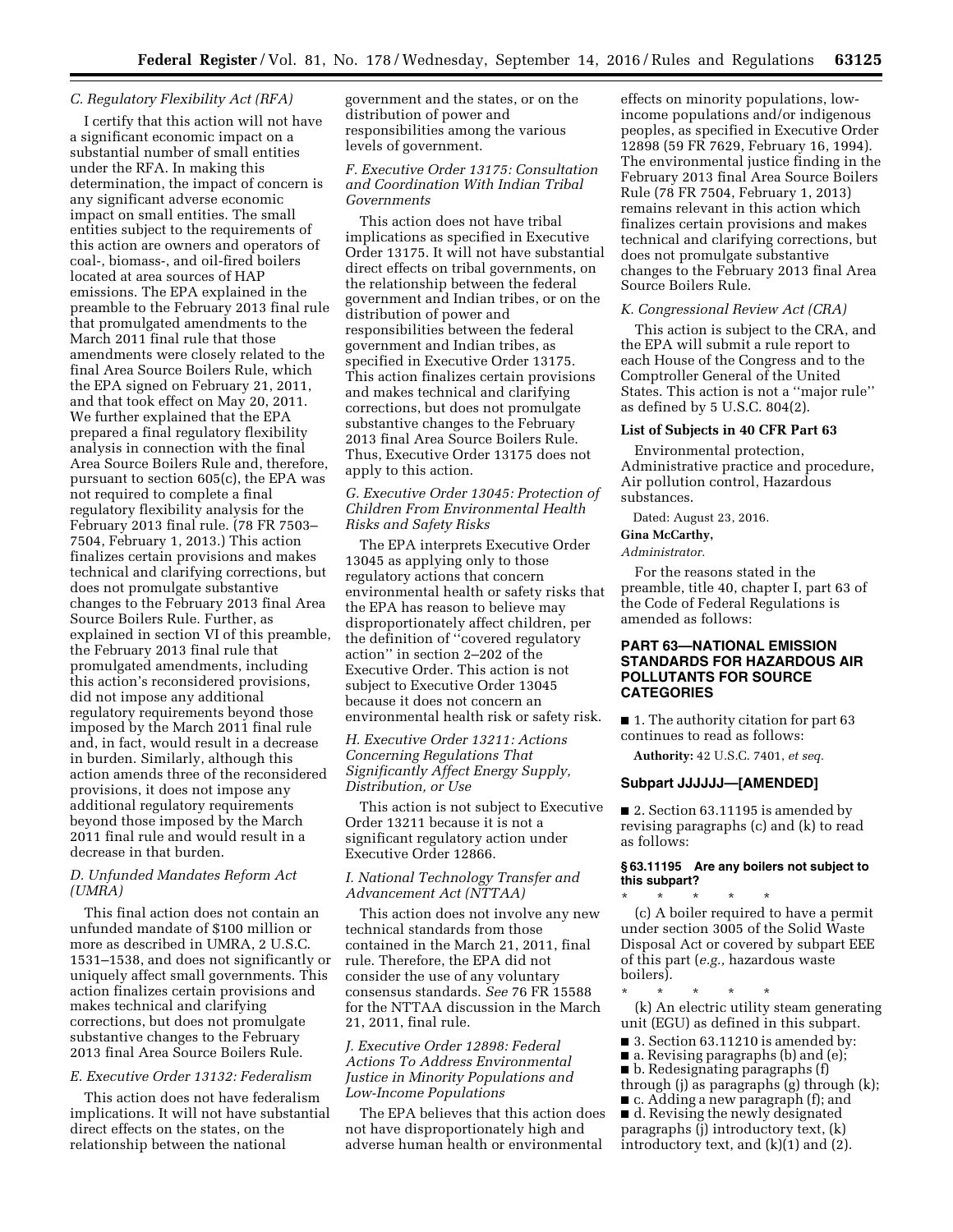The revisions and addition read as follows:

### **§ 63.11210 What are my initial compliance requirements and by what date must I conduct them?**

\* \* \* \* \* (b) For existing affected boilers that have applicable emission limits, you must demonstrate initial compliance with the applicable emission limits no later than 180 days after the compliance date that is specified in § 63.11196 and according to the applicable provisions in § 63.7(a)(2), except as provided in paragraph (k) of this section.

\* \* \* \* \*

(e) For new or reconstructed oil-fired boilers that commenced construction or reconstruction on or before September 14, 2016, that combust only oil that contains no more than 0.50 weight percent sulfur or a mixture of 0.50 weight percent sulfur oil with other fuels not subject to a particulate matter (PM) emission limit under this subpart and that do not use a post-combustion technology (except a wet scrubber) to reduce PM or sulfur dioxide emissions, you are not subject to the PM emission limit in Table 1 of this subpart until September 14, 2019, providing you monitor and record on a monthly basis the type of fuel combusted. If you intend to burn a new type of fuel or fuel mixture that does not meet the requirements of this paragraph, you must conduct a performance test within 60 days of burning the new fuel. On and after September 14, 2019, you are subject to the PM emission limit in Table 1 of this subpart and you must demonstrate compliance with the PM emission limit in Table 1 no later than March 12, 2020.

(f) For new or reconstructed boilers that combust only ultra-low-sulfur liquid fuel as defined in § 63.11237, you are not subject to the PM emission limit in Table 1 of this subpart providing you monitor and record on a monthly basis the type of fuel combusted. If you intend to burn a fuel other than ultralow-sulfur liquid fuel or gaseous fuels as defined in § 63.11237, you must conduct a performance test within 60 days of burning the new fuel.

\* \* \* \* \*

(j) For boilers located at existing major sources of HAP that limit their potential to emit (*e.g.,* make a physical change or take a permit limit) such that the existing major source becomes an area source, you must comply with the applicable provisions as specified in paragraphs (j)(1) through (3) of this section.

\* \* \* \* \*

(k) For existing affected boilers that have not operated on solid fossil fuel, biomass, or liquid fuel between the effective date of the rule and the compliance date that is specified for your source in § 63.11196, you must comply with the applicable provisions as specified in paragraphs (k)(1) through (3) of this section.

(1) You must complete the initial compliance demonstration, if subject to the emission limits in Table 1 to this subpart, as specified in paragraphs (a) and (b) of this section, no later than 180 days after the re-start of the affected boiler on solid fossil fuel, biomass, or liquid fuel and according to the applicable provisions in § 63.7(a)(2).

(2) You must complete the initial performance tune-up, if subject to the tune-up requirements in § 63.11223, by following the procedures described in § 63.11223(b) no later than 30 days after the re-start of the affected boiler on solid fossil fuel, biomass, or liquid fuel.

■ 4. Section 63.11214 is amended by revising paragraphs (a) through (c) to read as follows:

\* \* \* \* \*

#### **§ 63.11214 How do I demonstrate initial compliance with the work practice standard, emission reduction measures, and management practice?**

(a) If you own or operate an existing or new coal-fired boiler with a heat input capacity of less than 10 million Btu per hour, you must conduct a performance tune-up according to § 63.11210(c) or (g), as applicable, and § 63.11223(b). If you own or operate an existing coal-fired boiler with a heat input capacity of less than 10 million Btu per hour, you must submit a signed statement in the Notification of Compliance Status report that indicates that you conducted an initial tune-up of the boiler.

(b) If you own or operate an existing or new biomass-fired boiler or an existing or new oil-fired boiler, you must conduct a performance tune-up according to  $\S 63.11210(c)$  or (g), as applicable, and § 63.11223(b). If you own or operate an existing biomass-fired boiler or existing oil-fired boiler, you must submit a signed statement in the Notification of Compliance Status report that indicates that you conducted an initial tune-up of the boiler.

(c) If you own or operate an existing affected boiler with a heat input capacity of 10 million Btu per hour or greater, you must submit a signed certification in the Notification of Compliance Status report that an energy assessment of the boiler and its energy use systems was completed according to Table 2 to this subpart and that the

assessment is an accurate depiction of your facility at the time of the assessment or that the maximum number of on-site technical hours specified in the definition of energy assessment applicable to the facility has been expended.

■ 5. Section 63.11220 is revised read as follows:

#### **§ 63.11220 When must I conduct subsequent performance tests or fuel analyses?**

\* \* \* \* \*

(a) If your boiler has a heat input capacity of 10 million Btu per hour or greater, you must conduct all applicable performance (stack) tests according to § 63.11212 on a triennial basis, except as specified in paragraphs (b) through (e) of this section. Triennial performance tests must be completed no more than 37 months after the previous performance test.

(b) For new or reconstructed boilers that commenced construction or reconstruction on or before September 14, 2016, when demonstrating initial compliance with the PM emission limit, if your boiler's performance test results show that your PM emissions are equal to or less than half of the PM emission limit, you do not need to conduct further performance tests for PM until September 14, 2021, but must continue to comply with all applicable operating limits and monitoring requirements and must comply with the provisions as specified in paragraphs (b)(1) through (4) of this section.

(1) A performance test for PM must be conducted by September 14, 2021.

(2) If your performance test results show that your PM emissions are equal to or less than half of the PM emission limit, you may choose to conduct performance tests for PM every fifth year. Each such performance test must be conducted no more than 61 months after the previous performance test.

(3) If you intend to burn a new type of fuel other than ultra-low-sulfur liquid fuel or gaseous fuels as defined in § 63.11237, you must conduct a performance test within 60 days of burning the new fuel type.

(4) If your performance test results show that your PM emissions are greater than half of the PM emission limit, you must conduct subsequent performance tests on a triennial basis as specified in paragraph (a) of this section.

(c) For new or reconstructed boilers that commenced construction or reconstruction after September 14, 2016, when demonstrating initial compliance with the PM emission limit, if your boiler's performance test results show that your PM emissions are equal to or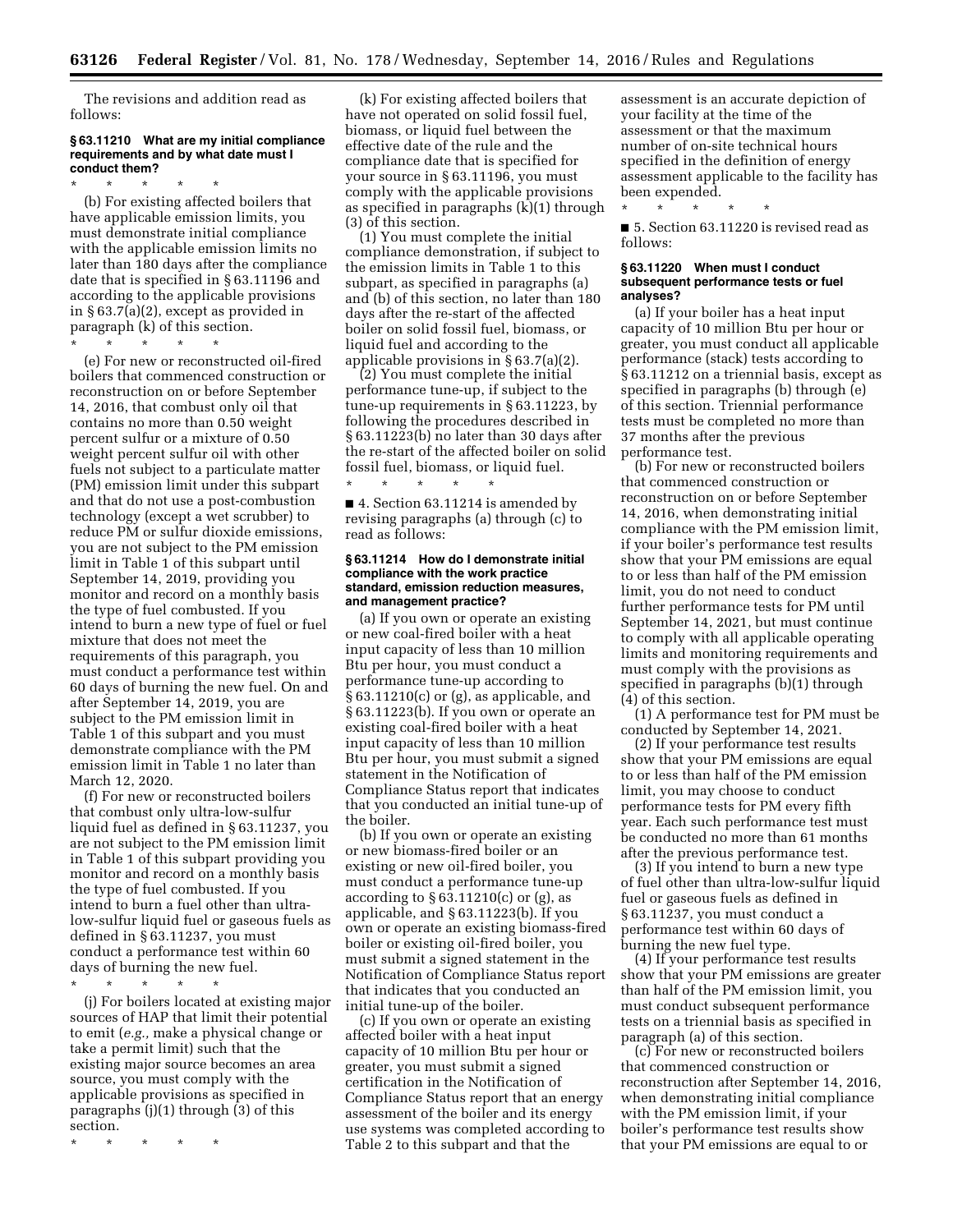less than half of the PM emission limit, you may choose to conduct performance tests for PM every fifth year, but must continue to comply with all applicable operating limits and monitoring requirements and must comply with the provisions as specified in paragraphs (c)(1) through (3) of this section.

(1) Each such performance test must be conducted no more than 61 months after the previous performance test.

(2) If you intend to burn a new type of fuel other than ultra-low-sulfur liquid fuel or gaseous fuels as defined in § 63.11237, you must conduct a performance test within 60 days of burning the new fuel type.

(3) If your performance test results show that your PM emissions are greater than half of the PM emission limit, you must conduct subsequent performance tests on a triennial basis as specified in paragraph (a) of this section.

(d) If you demonstrate compliance with the mercury emission limit based on fuel analysis, you must conduct a fuel analysis according to § 63.11213 for each type of fuel burned as specified in paragraphs (d)(1) through (3) of this section. If you plan to burn a new type of fuel or fuel mixture, you must conduct a fuel analysis before burning the new type of fuel or mixture in your boiler. You must recalculate the mercury emission rate using Equation 1 of § 63.11211. The recalculated mercury emission rate must be less than the applicable emission limit.

(1) For existing boilers and new or reconstructed boilers that commenced construction or reconstruction on or before September 14, 2016, when demonstrating initial compliance with the mercury emission limit, if the mercury constituents in the fuel or fuel mixture are measured to be equal to or less than half of the mercury emission limit, you do not need to conduct further fuel analysis sampling until September 14, 2017, but must continue to comply with all applicable operating limits and monitoring requirements and must comply with the provisions as specified in paragraphs (d)(1)(i) and (ii) of this section.

(i) Fuel analysis sampling for mercury must be conducted by September 14, 2017.

(ii) If your fuel analysis results show that the mercury constituents in the fuel or fuel mixture are equal to or less than half of the mercury emission limit, you may choose to conduct fuel analysis sampling for mercury every 12 months.

(2) For new or reconstructed boilers that commenced construction or reconstruction after September 14, 2016, when demonstrating initial compliance with the mercury emission limit, if the

mercury constituents in the fuel or fuel mixture are measured to be equal to or less than half of the mercury emission limit, you may choose to conduct fuel analysis sampling for mercury every 12 months, but must continue to comply with all applicable operating limits and monitoring requirements.

(3) When demonstrating compliance with the mercury emission limit, if the mercury constituents in the fuel or fuel mixture are greater than half of the mercury emission limit, you must conduct quarterly sampling.

(e) For existing affected boilers that have not operated on solid fossil fuel, biomass, or liquid fuel since the previous compliance demonstration and more than 3 years have passed since the previous compliance demonstration, you must complete your subsequent compliance demonstration no later than 180 days after the re-start of the affected boiler on solid fossil fuel, biomass, or liquid fuel.

■ 6. Section 63.11221 is amended by revising paragraph (c) to read as follows:

### **§ 63.11221 Is there a minimum amount of monitoring data I must obtain?**

\* \* \* \* \* (c) You may not use data collected during periods of startup and shutdown, monitoring system malfunctions or outof-control periods, repairs associated with monitoring system malfunctions or out-of-control periods, or required monitoring system quality assurance or quality control activities in calculations used to report emissions or operating levels. Any such periods must be reported according to the requirements in § 63.11225. You must use all the data collected during all other periods in assessing the operation of the control device and associated control system.

\* \* \* \* \* ■ 7. Section 63.11222 is amended by revising paragraph (a)(2) to read as follows:

### **§ 63.11222 How do I demonstrate continuous compliance with the emission limits?**

 $(a) * * * *$ 

(2) If you have an applicable mercury or PM emission limit, you must keep records of the type and amount of all fuels burned in each boiler during the reporting period. If you have an applicable mercury emission limit, you must demonstrate that all fuel types and mixtures of fuels burned would result in lower emissions of mercury than the applicable emission limit (if you demonstrate compliance through fuel analysis), or result in lower fuel input of mercury than the maximum values calculated during the last performance

stack test (if you demonstrate compliance through performance stack testing).

\* \* \* \* \*

■ 8. Section 63.11223 is amended by revising paragraph (c) to read as follows:

#### **§ 63.11223 How do I demonstrate continuous compliance with the work practice and management practice standards?**

\* \* \* \* \* (c) Boilers with an oxygen trim system that maintains an optimum air-to-fuel ratio that would otherwise be subject to a biennial tune-up must conduct a tuneup of the boiler every 5 years as specified in paragraphs (b)(1) through (7) of this section. Each 5-year tune-up must be conducted no more than 61 months after the previous tune-up. For a new or reconstructed boiler with an oxygen trim system, the first 5-year tune-up must be no later than 61 months after the initial startup. You may delay the burner inspection specified in paragraph (b)(1) of this section and inspection of the system controlling the air-to-fuel ratio specified in paragraph (b)(3) of this section until the next scheduled unit shutdown, but you must inspect each burner and system controlling the air-to-fuel ratio at least once every 72 months. If an oxygen trim system is utilized on a unit without emission standards to reduce the tuneup frequency to once every 5 years, set the oxygen level no lower than the oxygen concentration measured during the most recent tune-up.

\* \* \* \* \* ■ 9. Section 63.11225 is amended by revising paragraphs (a)(4) introductory text, (b) introductory text, (c)(2)(iv), (e), and (g) introductory text to read as follows:

#### **§ 63.11225 What are my notification, reporting, and recordkeeping requirements?**

# $(a) * * * *$

(4) You must submit the Notification of Compliance Status no later than 120 days after the applicable compliance date specified in § 63.11196 unless you own or operate a new boiler subject only to a requirement to conduct a biennial or 5-year tune-up or you must conduct a performance stack test. If you own or operate a new boiler subject to a requirement to conduct a tune-up, you are not required to prepare and submit a Notification of Compliance Status for the tune-up. If you must conduct a performance stack test, you must submit the Notification of Compliance Status within 60 days of completing the performance stack test. You must submit the Notification of Compliance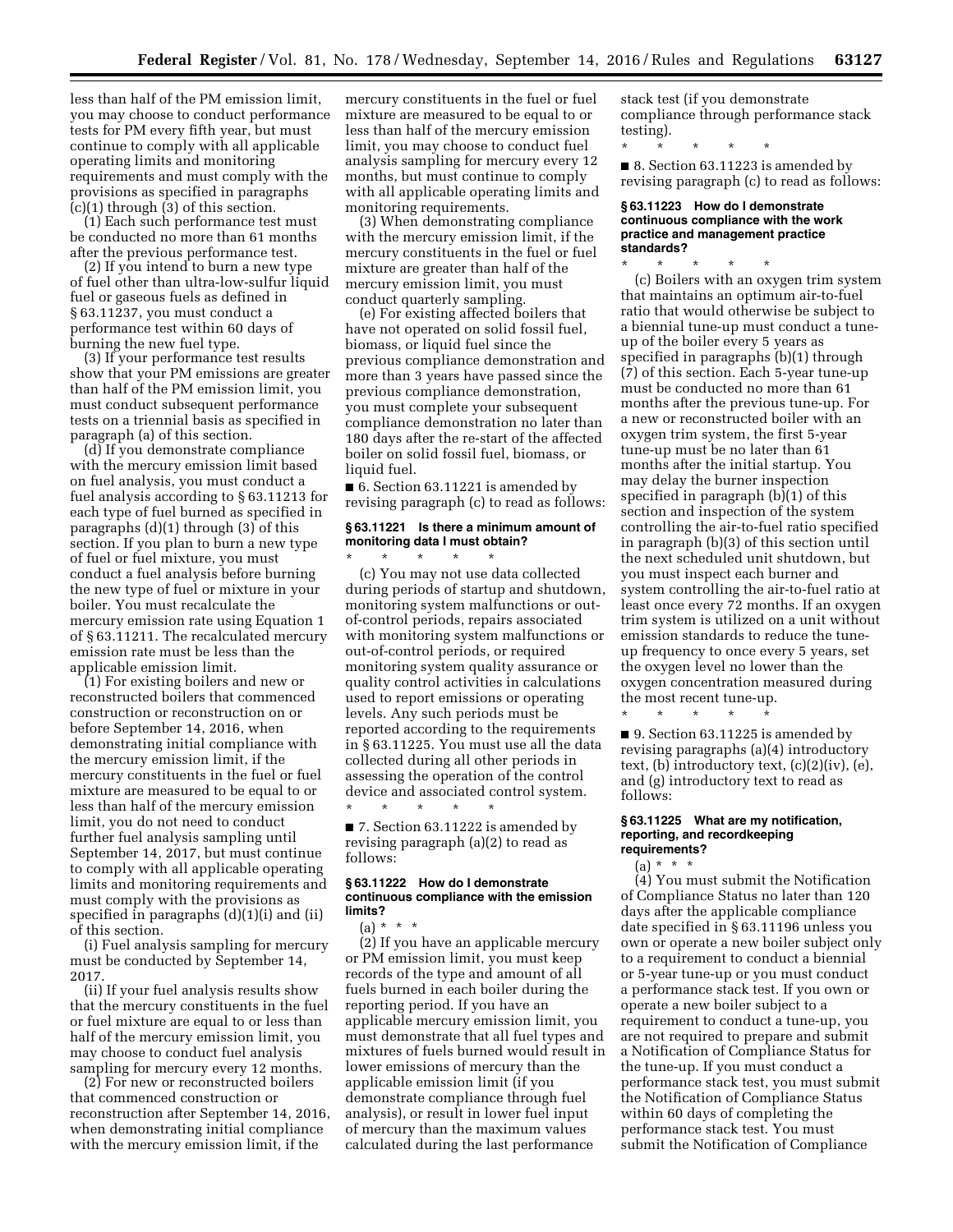Status in accordance with paragraphs (a)(4)(i) and (vi) of this section. The Notification of Compliance Status must include the information and certification(s) of compliance in paragraphs (a)(4)(i) through (v) of this section, as applicable, and signed by a responsible official.

\* \* \* \* \*

(b) You must prepare, by March 1 of each year, and submit to the delegated authority upon request, an annual compliance certification report for the previous calendar year containing the information specified in paragraphs (b)(1) through (4) of this section. You must submit the report by March 15 if you had any instance described by paragraph (b)(3) of this section. For boilers that are subject only to the energy assessment requirement and/or a requirement to conduct a biennial or 5 year tune-up according to § 63.11223(a) and not subject to emission limits or operating limits, you may prepare only a biennial or 5-year compliance report as specified in paragraphs (b)(1) and (2) of this section.

- \* \* \* \* \*
- (c) \* \* \*
- $(2)^*$  \* \*

(iv) For each boiler subject to an emission limit in Table 1 to this subpart, you must keep records of monthly fuel use by each boiler, including the type(s) of fuel and amount(s) used. For each new oil-fired boiler that meets the requirements of § 63.11210(e) or (f), you must keep records, on a monthly basis, of the type of fuel combusted.

\* \* \* \* \*

(e)(1) Within 60 days after the date of completing each performance test (as defined in § 63.2) required by this subpart, you must submit the results of the performance tests, including any associated fuel analyses, following the procedure specified in either paragraph  $(e)(1)(i)$  or  $(ii)$  of this section.

(i) For data collected using test methods supported by the EPA's Electronic Reporting Tool (ERT) as listed on the EPA's ERT Web site (*[https://www3.epa.gov/ttn/chief/ert/ert](https://www3.epa.gov/ttn/chief/ert/ert_info.html)*\_ *[info.html](https://www3.epa.gov/ttn/chief/ert/ert_info.html)*) at the time of the test, you must submit the results of the performance test to the EPA via the Compliance and Emissions Data Reporting Interface (CEDRI). (CEDRI can be accessed through the EPA's Central Data Exchange (CDX) (*[https://](https://cdx.epa.gov/) [cdx.epa.gov/](https://cdx.epa.gov/)*).) Performance test data must be submitted in a file format generated through the use of the EPA's ERT or an alternate electronic file format consistent with the extensible markup language (XML) schema listed on the EPA's ERT Web site. If you claim

that some of the performance test information being submitted is confidential business information (CBI), you must submit a complete file generated through the use of the EPA's ERT or an alternate electronic file consistent with the XML schema listed on the EPA's ERT Web site, including information claimed to be CBI, on a compact disc, flash drive, or other commonly used electronic storage media to the EPA. The electronic media must be clearly marked as CBI and mailed to U.S. EPA/OAQPS/CORE CBI Office, Attention: Group Leader, Measurement Policy Group, MD C404– 02, 4930 Old Page Rd., Durham, NC 27703. The same ERT or alternate file with the CBI omitted must be submitted to the EPA via the EPA's CDX as described earlier in this paragraph.

(ii) For data collected using test methods that are not supported by the EPA's ERT as listed on the EPA's ERT Web site at the time of the test, you must submit the results of the performance test to the Administrator at the appropriate address listed in § 63.13.

(2) Within 60 days after the date of completing each CEMS performance evaluation (as defined in § 63.2), you must submit the results of the performance evaluation following the procedure specified in either paragraph  $(e)(2)(i)$  or  $(ii)$  of this section.

(i) For performance evaluations of continuous monitoring systems measuring relative accuracy test audit (RATA) pollutants that are supported by the EPA's ERT as listed on the EPA's ERT Web site at the time of the evaluation, you must submit the results of the performance evaluation to the EPA via the CEDRI. (CEDRI can be accessed through the EPA's CDX.) Performance evaluation data must be submitted in a file format generated through the use of the EPA's ERT or an alternate file format consistent with the XML schema listed on the EPA's ERT Web site. If you claim that some of the performance evaluation information being submitted is CBI, you must submit a complete file generated through the use of the EPA's ERT or an alternate electronic file consistent with the XML schema listed on the EPA's ERT Web site, including information claimed to be CBI, on a compact disc, flash drive, or other commonly used electronic storage media to the EPA. The electronic storage media must be clearly marked as CBI and mailed to U.S. EPA/OAQPS/ CORE CBI Office, Attention: Group Leader, Measurement Policy Group, MD C404–02, 4930 Old Page Rd., Durham, NC 27703. The same ERT or alternate file with the CBI omitted must be

submitted to the EPA via the EPA's CDX as described earlier in this paragraph.

(ii) For any performance evaluations of continuous monitoring systems measuring RATA pollutants that are not supported by the EPA's ERT as listed on the EPA's ERT Web site at the time of the evaluation, you must submit the results of the performance evaluation to the Administrator at the appropriate address listed in  $§ 63.13$ .

\* \* \* \* \*

(g) If you have switched fuels or made a physical change to the boiler and the fuel switch or change resulted in the applicability of a different subcategory within this subpart, in the boiler becoming subject to this subpart, or in the boiler switching out of this subpart due to a fuel change that results in the boiler meeting the definition of gas-fired boiler, as defined in § 63.11237, or you have taken a permit limit that resulted in you becoming subject to this subpart or no longer being subject to this subpart, you must provide notice of the date upon which you switched fuels, made the physical change, or took a permit limit within 30 days of the change. The notification must identify:

### **§ 63.11226 [Removed and Reserved]**

\* \* \* \* \*

■ 10. Section 63.11226 is removed and reserved.

- 11. Section 63.11237 is amended by:
- a. Removing the definition of ''Affirmative defense'';
- b. Adding in alphabetical order a
- definition for ''Annual capacity factor''; ■ c. Revising the definition of "Dry

scrubber'';

■ d. Adding in alphabetical order a definition for ''Fossil fuel'';

■ e. Revising the definitions of "Gasfired boiler'', ''Limited-use boiler'', ''Liquid fuel'', ''Load fraction'', ''Oxygen trim system'', ''Shutdown'', and ''Startup'';

■ f. Adding in alphabetical order definitions for ''Ultra-low-sulfur liquid fuel'' and ''Useful thermal energy''; and ■ g. Revising the definition of

''Voluntary Consensus Standards (VCS)''.

The revisions and additions read as follows:

### **§ 63.11237 What definitions apply to this subpart?**

\* \* \* \* \* *Annual capacity factor* means the ratio between the actual heat input to a boiler from the fuels burned during a calendar year and the potential heat input to the boiler had it been operated for 8,760 hours during a year at the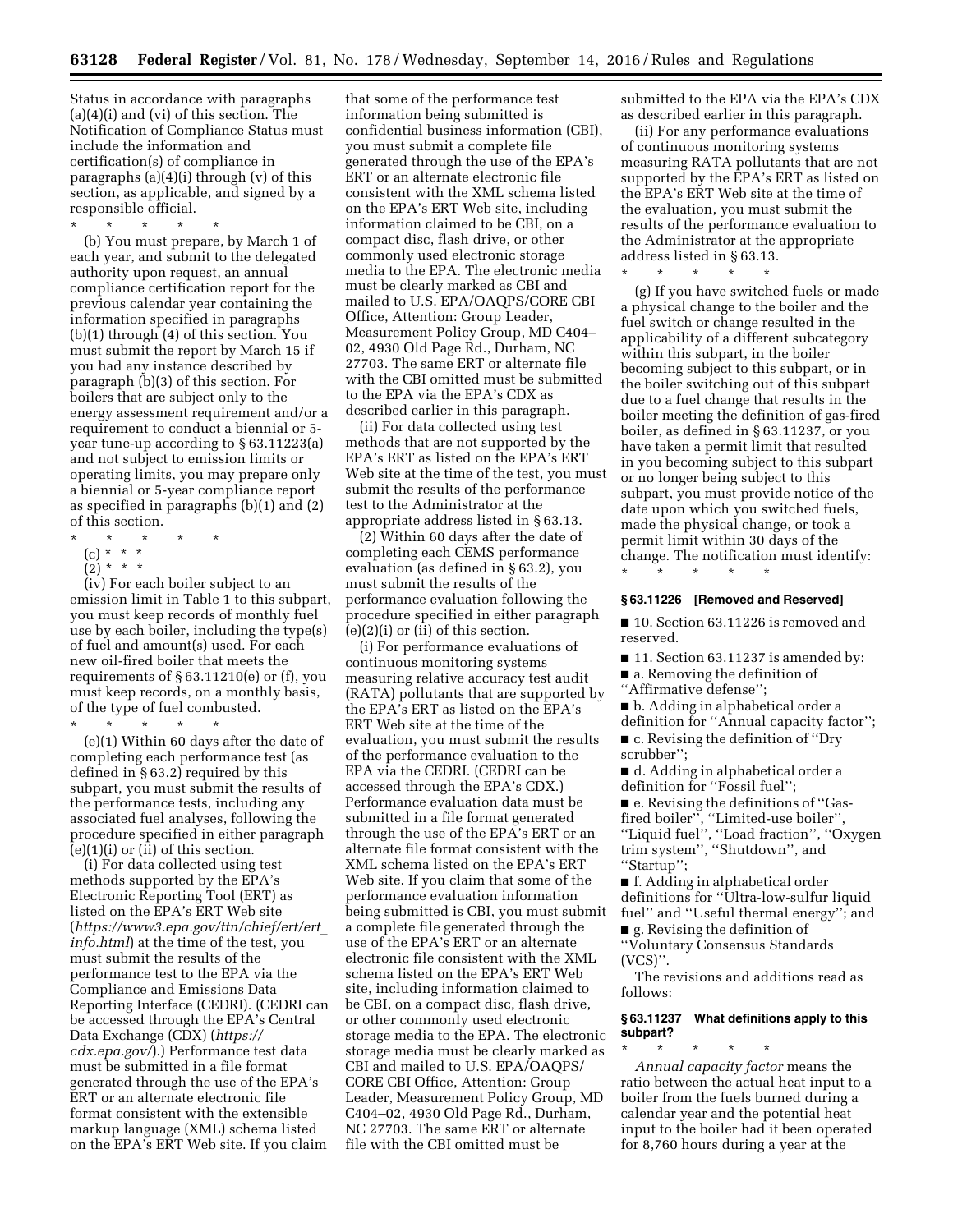maximum steady state design heat input capacity.

\* \* \* \* \* *Dry scrubber* means an add-on air pollution control system that injects dry alkaline sorbent (dry injection) or sprays an alkaline sorbent (spray dryer) to react with and neutralize acid gas in the exhaust stream forming a dry powder material. Sorbent injection systems used as control devices in fluidized bed boilers are included in this definition. A dry scrubber is a dry control system. \* \* \* \* \*

*Fossil fuel* means natural gas, oil, coal, and any form of solid, liquid, or gaseous fuel derived from such material. \* \* \* \* \*

*Gas-fired boiler* includes any boiler that burns gaseous fuels not combined with any solid fuels and burns liquid fuel only during periods of gas curtailment, gas supply interruption, startups, or for periodic testing, maintenance, or operator training on liquid fuel. Periodic testing, maintenance, or operator training on liquid fuel shall not exceed a combined total of 48 hours during any calendar year.

\* \* \* \* \*

*Limited-use boiler* means any boiler that burns any amount of solid or liquid fuels and has a federally enforceable annual capacity factor of no more than 10 percent.

*Liquid fuel* includes, but is not limited to, distillate oil, residual oil, any form of liquid fuel derived from petroleum, used oil meeting the specification in 40 CFR 279.11, liquid biofuels, biodiesel, and vegetable oil.

*Load fraction* means the actual heat input of a boiler divided by heat input during the performance test that established the minimum sorbent injection rate or minimum activated carbon injection rate, expressed as a fraction (*e.g.,* for 50 percent load the load fraction is 0.5). For boilers that cofire natural gas with a solid or liquid fuel, the load fraction is determined by the actual heat input of the solid or liquid fuel divided by heat input of the solid or liquid fuel fired during the performance test (*e.g.,* if the performance test was conducted at 100 percent solid fuel firing, for 100 percent load firing 50 percent solid fuel and 50 percent natural gas, the load fraction is 0.5).

\* \* \* \* \*

*Oxygen trim system* means a system of monitors that is used to maintain excess air at the desired level in a combustion

device over its operating load range. A typical system consists of a flue gas oxygen and/or carbon monoxide monitor that automatically provides a feedback signal to the combustion air controller or draft controller.

\* \* \* \* \* *Shutdown* means the period in which cessation of operation of a boiler is initiated for any purpose. Shutdown begins when the boiler no longer supplies useful thermal energy (such as steam or hot water) for heating, cooling, or process purposes or generates electricity, or when no fuel is being fed to the boiler, whichever is earlier. Shutdown ends when the boiler no longer supplies useful thermal energy (such as steam or hot water) for heating, cooling, or process purposes or generates electricity, and no fuel is being combusted in the boiler.

\* \* \* \* \* *Startup* means:

(1) Either the first-ever firing of fuel in a boiler for the purpose of supplying useful thermal energy (such as steam or hot water) for heating and/or producing electricity, or for any other purpose, or the firing of fuel in a boiler after a shutdown event for any purpose. Startup ends when any of the useful thermal energy (such as steam or hot water) from the boiler is supplied for heating and/or producing electricity, or for any other purpose, or

(2) The period in which operation of a boiler is initiated for any purpose. Startup begins with either the first-ever firing of fuel in a boiler for the purpose of supplying useful thermal energy (such as steam or hot water) for heating, cooling or process purposes or producing electricity, or the firing of fuel in a boiler for any purpose after a shutdown event. Startup ends 4 hours after when the boiler supplies useful thermal energy (such as steam or hot water) for heating, cooling, or process purposes or generates electricity, whichever is earlier.

\* \* \* \* \* *Ultra-low-sulfur liquid fuel* means a distillate oil that has less than or equal to 15 parts per million (ppm) sulfur.

*Useful thermal energy* means energy (*i.e.,* steam or hot water) that meets the minimum operating temperature, flow, and/or pressure required by any energy use system that uses energy provided by the affected boiler.

\* \* \* \* \* *Voluntary Consensus Standards (VCS)* mean technical standards (*e.g.,*  materials specifications, test methods, sampling procedures, business practices) developed or adopted by one or more voluntary consensus bodies. EPA/Office of Air Quality Planning and Standards, by precedent, has only used VCS that are written in English. Examples of VCS bodies are: American Society of Testing and Materials (ASTM, 100 Barr Harbor Drive, P.O. Box CB700, West Conshohocken, Pennsylvania 19428–B2959, (800) 262–1373, *[http://](http://www.astm.org) [www.astm.org](http://www.astm.org)*), American Society of Mechanical Engineers (ASME, Three Park Avenue, New York, NY 10016– 5990, (800) 843–2763, *[http://](http://www.asme.org) [www.asme.org\),](http://www.asme.org)* International Standards Organization (ISO 1, ch. de la Voie-Creuse, Case postale 56, CH–1211 Geneva 20, Switzerland, +41 22 749 01 11, *<http://www.iso.org/iso/home.htm>*), Standards Australia (AS Level 10, The Exchange Centre, 20 Bridge Street, Sydney, GPO Box 476, Sydney NSW 2001, +61 2 9237 6171 *[http://](http://www.standards.org.au) [www.standards.org.au](http://www.standards.org.au)*), British Standards Institution (BSI, 389 Chiswick High Road, London, W4 4AL, United Kingdom, +44 (0)20 8996 9001, *<http://www.bsigroup.com>*), Canadian Standards Association (CSA, 5060 Spectrum Way, Suite 100, Mississauga, Ontario L4W 5N6, Canada, 800–463– 6727, *<http://www.csa.ca>*), European Committee for Standardization (CEN CENELEC Management Centre Avenue Marnix 17 B–1000 Brussels, Belgium +32 2 550 08 11, *[http://www.cen.eu/](http://www.cen.eu/cen) [cen](http://www.cen.eu/cen)*), and German Engineering Standards (VDI Guidelines Department, P.O. Box 10 11 39 40002, Duesseldorf, Germany, +49 211 6214–230, *[http://](http://www.vdi.eu) [www.vdi.eu](http://www.vdi.eu)*). The types of standards that are not considered VCS are standards developed by: the United States, *e.g.,* California Air Resources Board (CARB) and Texas Commission on Environmental Quality (TCEQ); industry groups, such as American Petroleum Institute (API), Gas Processors Association (GPA), and Gas Research Institute (GRI); and other branches of the U.S. Government, *e.g.,*  Department of Defense (DOD) and Department of Transportation (DOT). This does not preclude EPA from using standards developed by groups that are not VCS bodies within their rule. When this occurs, EPA has done searches and reviews for VCS equivalent to these non-EPA methods.

\* \* \* \* \*

■ 12. Table 1 to Subpart JJJJJJ of Part 63 is amended by revising the entry 6 to read as follows:

\* \* \* \* \*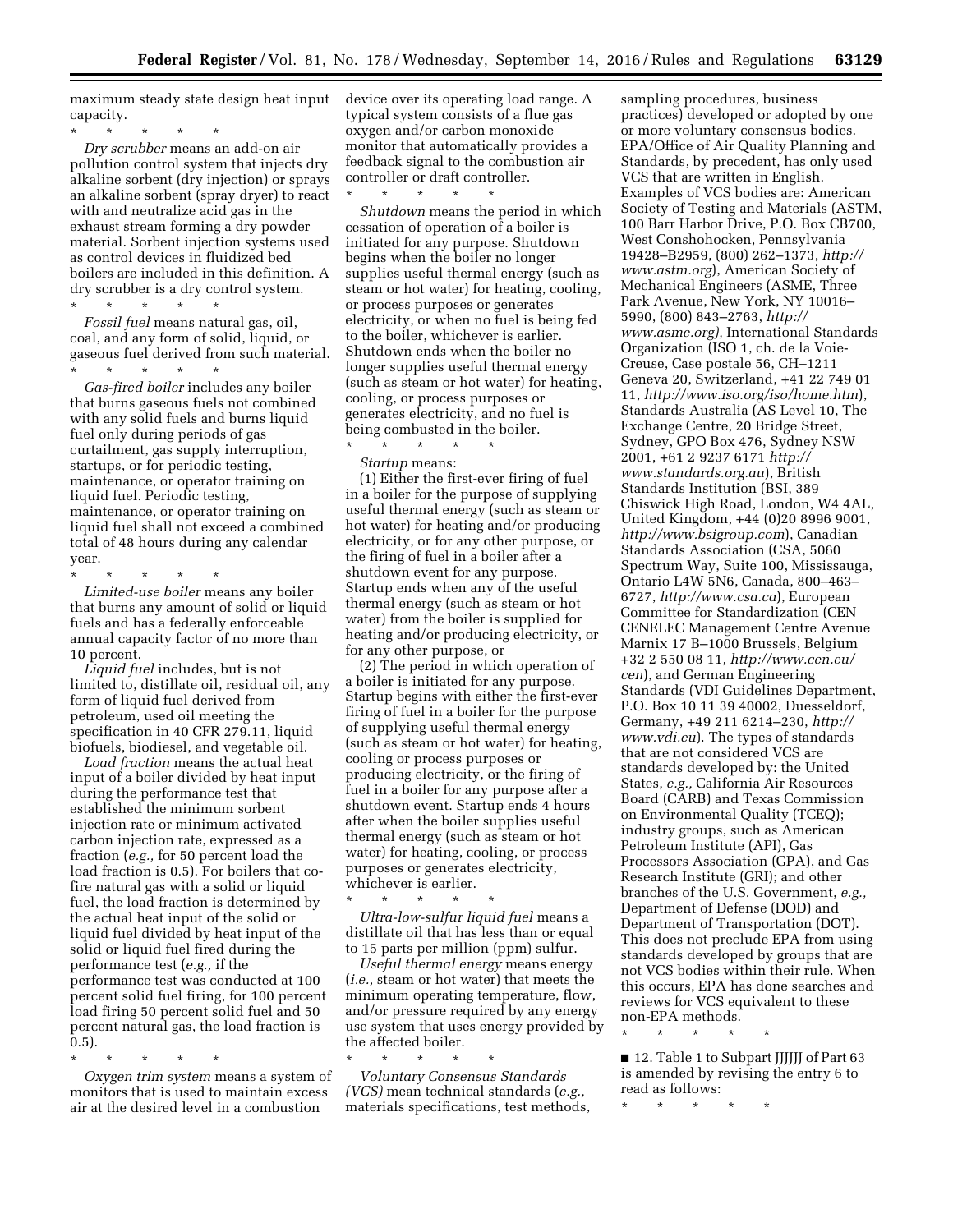## TABLE 1 TO SUBPART JJJJJJ OF PART 63—EMISSION LIMITS

| If your boiler is in this subcategory |  |  | For the following pollutants<br>.                                     | You must achieve less than or equal to the following<br>emission limits, except during periods of startup and<br>shutdown |                                                                                                                                                   |  |
|---------------------------------------|--|--|-----------------------------------------------------------------------|---------------------------------------------------------------------------------------------------------------------------|---------------------------------------------------------------------------------------------------------------------------------------------------|--|
| $\star$<br>of limited-use boiler.     |  |  | 6. Existing coal-fired boilers with heat input capacity of a. Mercury | age).                                                                                                                     | 2.2E-05 lb per MMBtu of heat input.<br>420 ppm by volume on a dry basis corrected to 3 per-<br>cent oxygen (3-run average or 10-day rolling aver- |  |

■ 13. Table 2 to Subpart JJJJJJ of Part 63 is amended by revising the entry 16 to read as follows:

۳

TABLE 2 TO SUBPART JJJJJJ OF PART 63—WORK PRACTICE STANDARDS, EMISSION REDUCTION MEASURES, AND MANAGEMENT PRACTICES

| If your boiler is in this<br>subcategory                                                                                                                                        |                       | You must meet the following                                                                                                                                                                                                                                                                                                                                                                                                                                                               |  |                                                                                                                                                                                                                                                                                                                                                                                                                                                                                                                                                                                                                                                                                                                                                                                                                                                                                                                                                                                                                                                                                                                                                                                                                                                                                                                                                                                                                                   |
|---------------------------------------------------------------------------------------------------------------------------------------------------------------------------------|-----------------------|-------------------------------------------------------------------------------------------------------------------------------------------------------------------------------------------------------------------------------------------------------------------------------------------------------------------------------------------------------------------------------------------------------------------------------------------------------------------------------------------|--|-----------------------------------------------------------------------------------------------------------------------------------------------------------------------------------------------------------------------------------------------------------------------------------------------------------------------------------------------------------------------------------------------------------------------------------------------------------------------------------------------------------------------------------------------------------------------------------------------------------------------------------------------------------------------------------------------------------------------------------------------------------------------------------------------------------------------------------------------------------------------------------------------------------------------------------------------------------------------------------------------------------------------------------------------------------------------------------------------------------------------------------------------------------------------------------------------------------------------------------------------------------------------------------------------------------------------------------------------------------------------------------------------------------------------------------|
|                                                                                                                                                                                 |                       |                                                                                                                                                                                                                                                                                                                                                                                                                                                                                           |  |                                                                                                                                                                                                                                                                                                                                                                                                                                                                                                                                                                                                                                                                                                                                                                                                                                                                                                                                                                                                                                                                                                                                                                                                                                                                                                                                                                                                                                   |
| 16. Existing coal-fired,<br>biomass-fired, or oil-<br>fired boilers (units with<br>heat input capacity of<br>10 MMBtu/hr and<br>greater), not including<br>limited-use boilers. | logs, and fuel usage, | propriate for the on-site technical hours listed in §63.11237.<br>(1) A visual inspection of the boiler system,<br>operating and maintenance procedures, and unusual operating constraints,<br>trol of the boiler owner or operator,<br>(5) A list of major energy conservation measures that are within the facility's control,<br>(6) A list of the energy savings potential of the energy conservation measures identified, and<br>and the time frame for recouping those investments. |  | Must have a one-time energy assessment performed by a qualified energy assessor. An energy assessment com-<br>pleted on or after January 1, 2008, that meets or is amended to meet the energy assessment requirements in this<br>table satisfies the energy assessment requirement. Energy assessor approval and qualification requirements are<br>waived in instances where past or amended energy assessments are used to meet the energy assessment require-<br>ments. A facility that operated under an energy management program developed according to the ENERGY STAR<br>quidelines for energy management or compatible with ISO 50001 for at least 1 year between January 1, 2008, and<br>the compliance date specified in $\S 63.11196$ that includes the affected units also satisfies the energy assessment<br>requirement. The energy assessment must include the following with extent of the evaluation for items (1) to (4) ap-<br>(2) An evaluation of operating characteristics of the affected boiler systems, specifications of energy use systems,<br>(3) An inventory of major energy use systems consuming energy from affected boiler(s) and which are under con-<br>(4) A review of available architectural and engineering plans, facility operation and maintenance procedures and<br>(7) A comprehensive report detailing the ways to improve efficiency, the cost of specific improvements, benefits, |

# ■ 14. Table 6 to Subpart JJJJJJ of Part 63

is amended by revising the entry 2 to

read as follows:

\* \* \* \* \*

# TABLE 6 TO SUBPART JJJJJJ OF PART 63—ESTABLISHING OPERATING LIMITS

| If you have an<br>applicable<br>emission limit<br>for $\ldots$ | And your operating limits are<br>based on $\ldots$                           | You must                                                                                                                                 |         | Using $\ldots$                                                                                                        | quirements   | According to the following re-                                                                                                                                 |
|----------------------------------------------------------------|------------------------------------------------------------------------------|------------------------------------------------------------------------------------------------------------------------------------------|---------|-----------------------------------------------------------------------------------------------------------------------|--------------|----------------------------------------------------------------------------------------------------------------------------------------------------------------|
| $\star$<br>2. Mercury                                          | Dry sorbent or activated car-<br>bon injection rate operating<br>parameters. | Establish a site-specific min-<br>imum sorbent or activated<br>carbon injection rate oper-<br>ating limit according to<br>\$63.11211(b). | $\star$ | Data from the sorbent or acti-<br>vated carbon injection rate<br>monitors and the mercury<br>performance stack tests. | stack tests: | $\star$<br>(a) You must collect sorbent<br>or activated carbon injec-<br>tion rate data every 15 min-<br>utes during the entire pe-<br>riod of the performance |